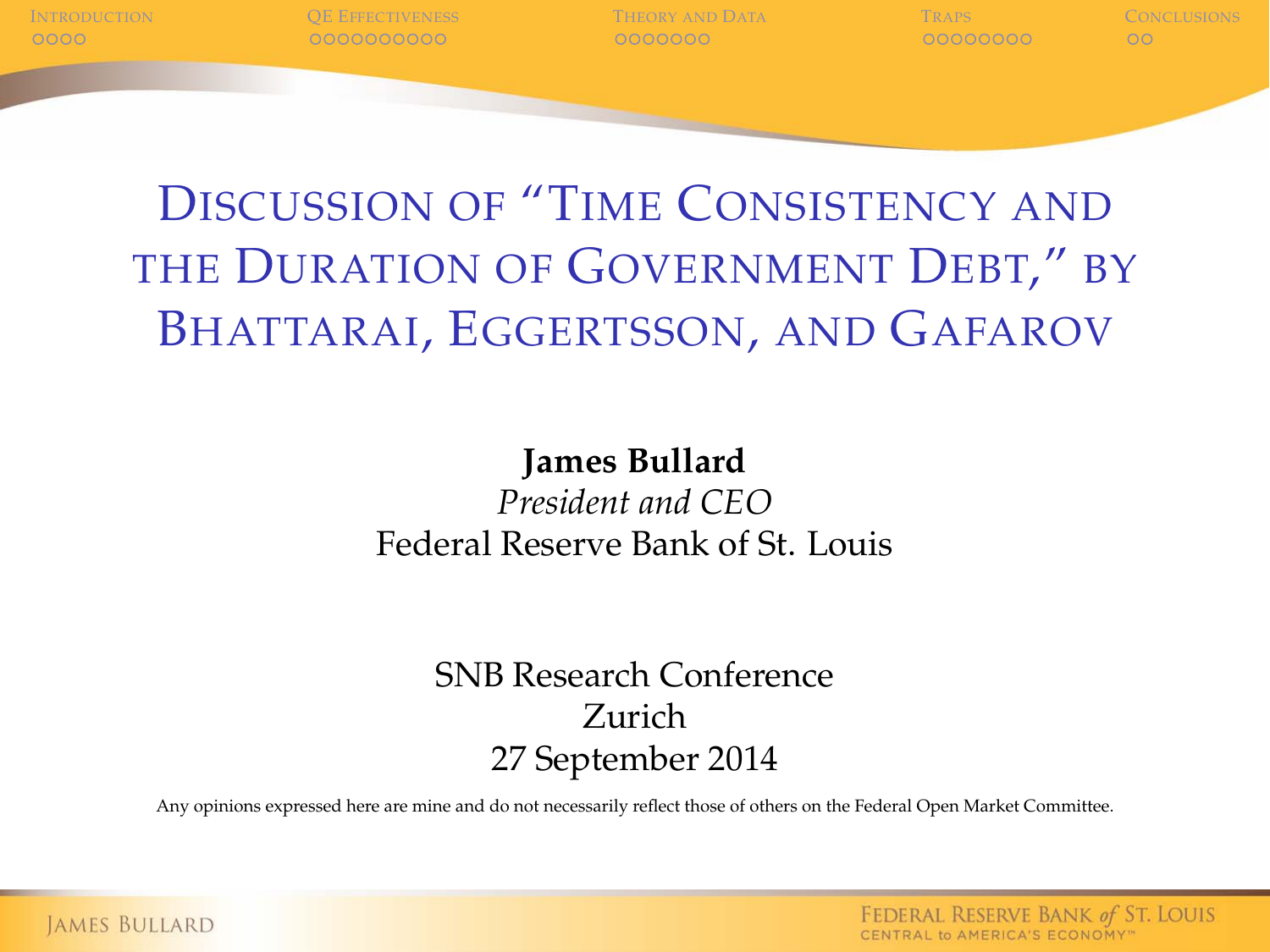

## Introduction

<span id="page-1-0"></span>JAMES BULLARD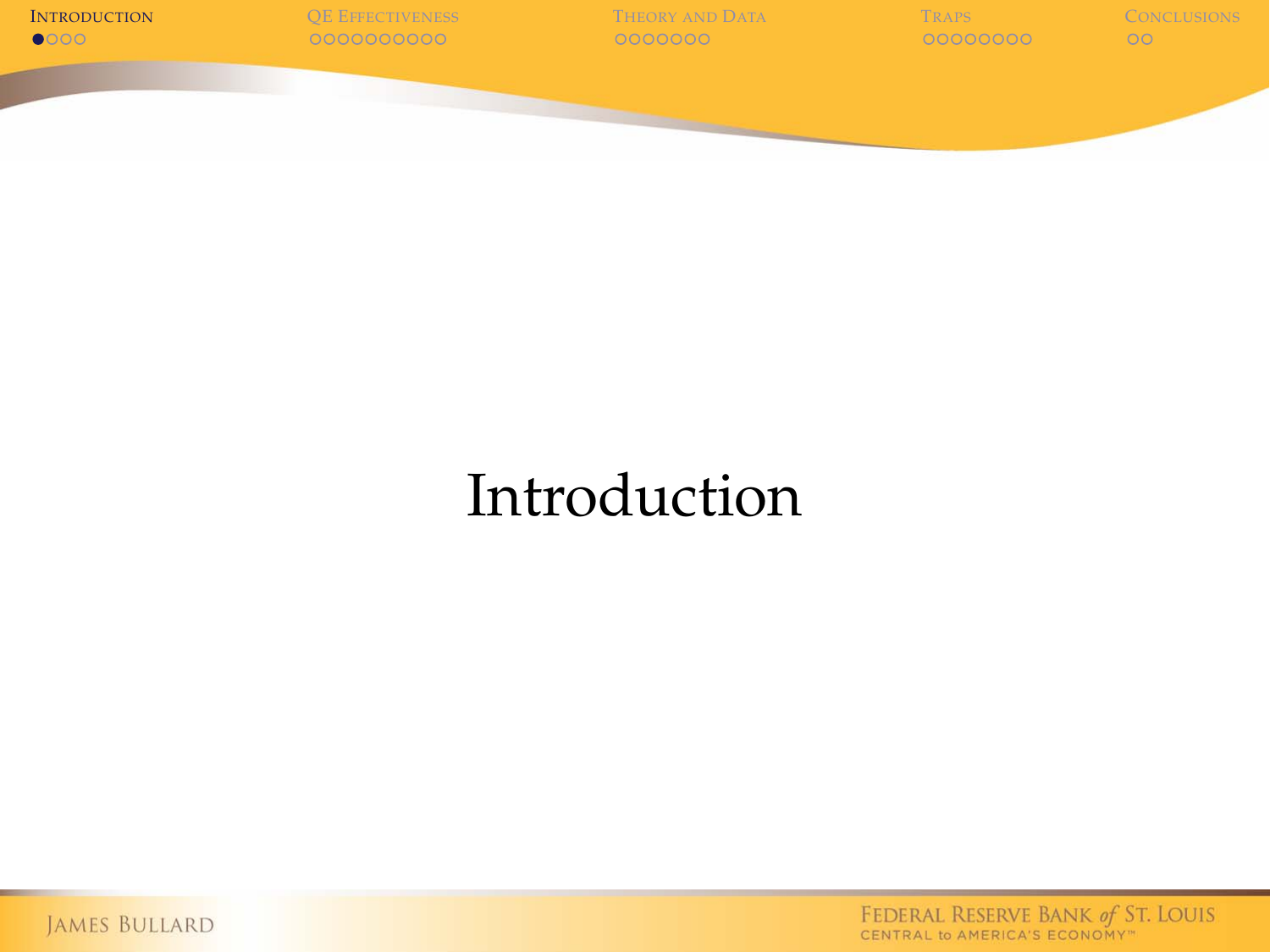

#### DISCUSSION FOCUS

- I will focus my discussion on three main areas.
- First, I will talk about financial market accounts of the so-called "taper tantrum" of 2013.
	- I will interpret these accounts as consistent with the signalling theory of QE outlined by Bhattarai, Eggertsson, and Gafarov.
- Second, I will talk about econometric characterizations of the macroeconomic effects of monetary policy.
	- I will interpret rudimentary evidence in this area as inconsistent with the Bhattarai et. al. signalling theory of QE.
- Third, I will talk about the potential existence of a second steady state in this and other analyses of the zero lower bound.
	- The profession is not paying enough attention to this possibility.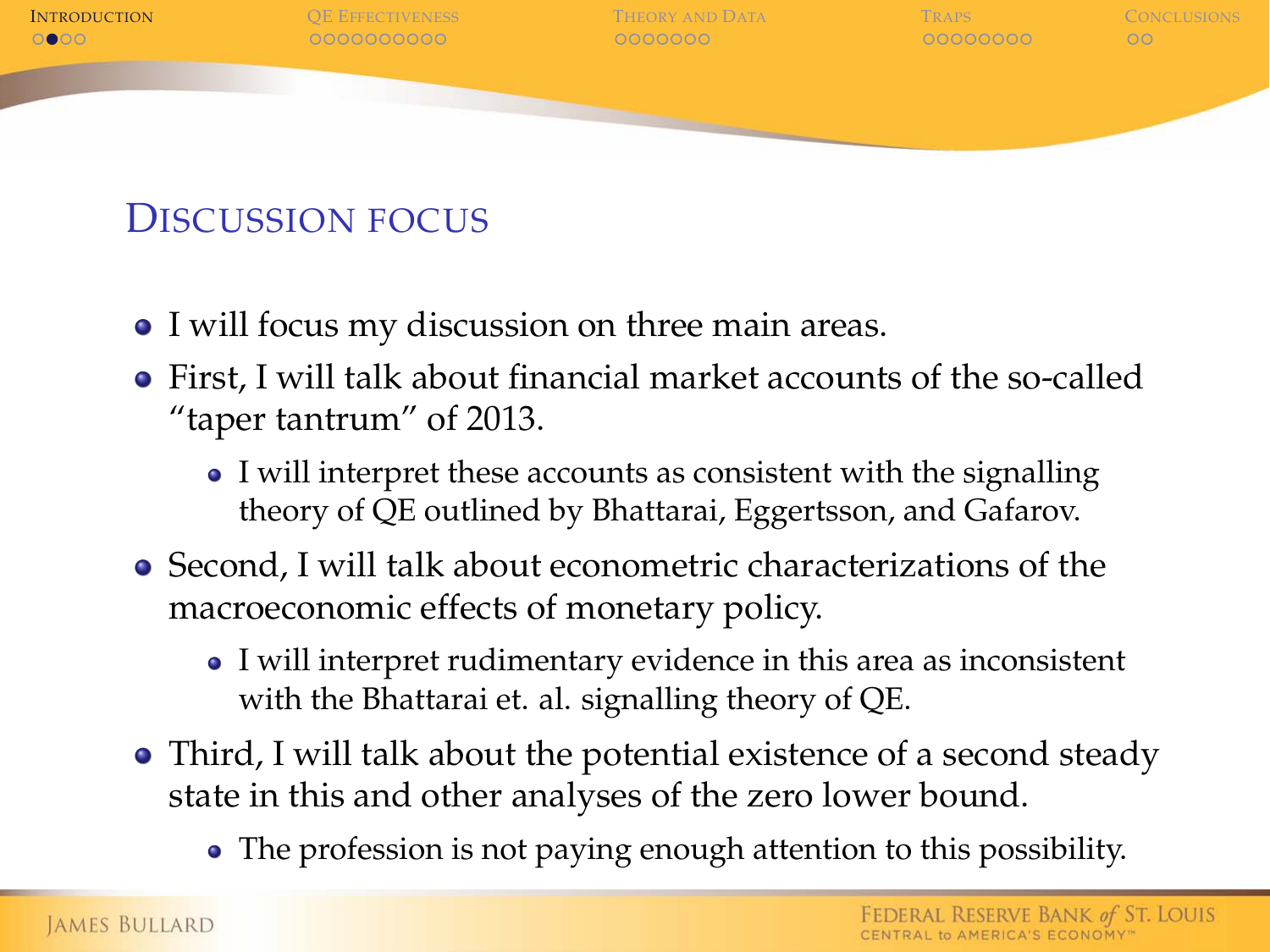

#### THE RISE OF QUANTITATIVE EASING

- In the U.S., the policy rate encountered the zero lower bound in 2008, about six years ago.
- Key question in modern monetary policy: How to conduct a systematic countercyclical monetary policy once the policy rate is at zero?
- Two answers:
	- Credibly promise to remain at the ZLB longer than would otherwise have been anticipated.
	- Depart from interest rate targeting—"quantitative easing."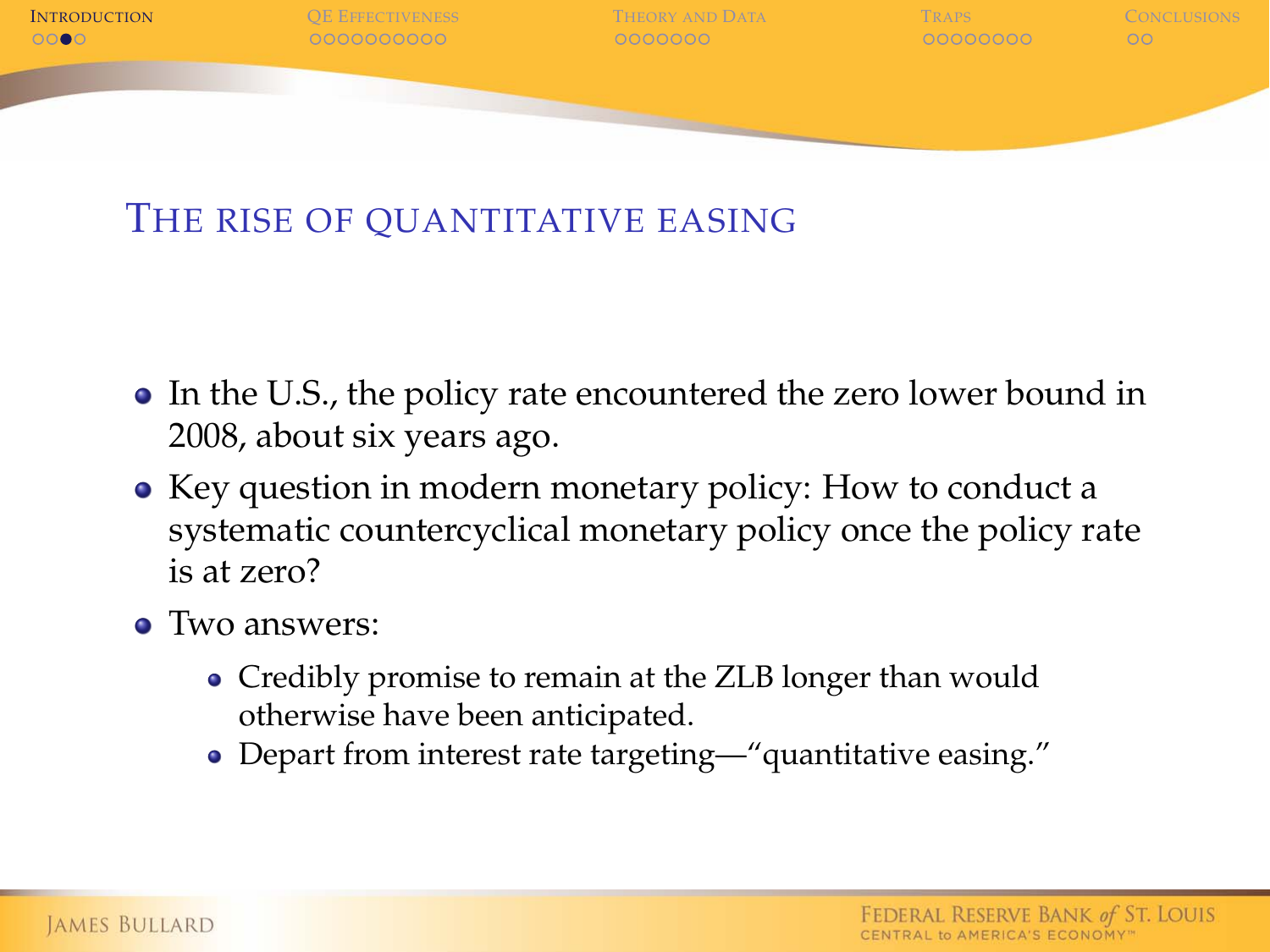

#### QE EFFECTIVENESS

- Is properly-run QE an effective substitute for ordinary countercyclical monetary policy?
- Some standard theories suggest no effects: Williamson (2012, *AER*), Curdia and Woodford (2010, *St. Louis Fed Review*; 2011, *JME*).
- Event study econometric evidence suggests otherwise: Krishnamurthy and Vissing-Jorgensen (2011, *BPEA*), Neely (2014, working paper, *St. Louis Fed*).
- Let's look at the empirical evidence.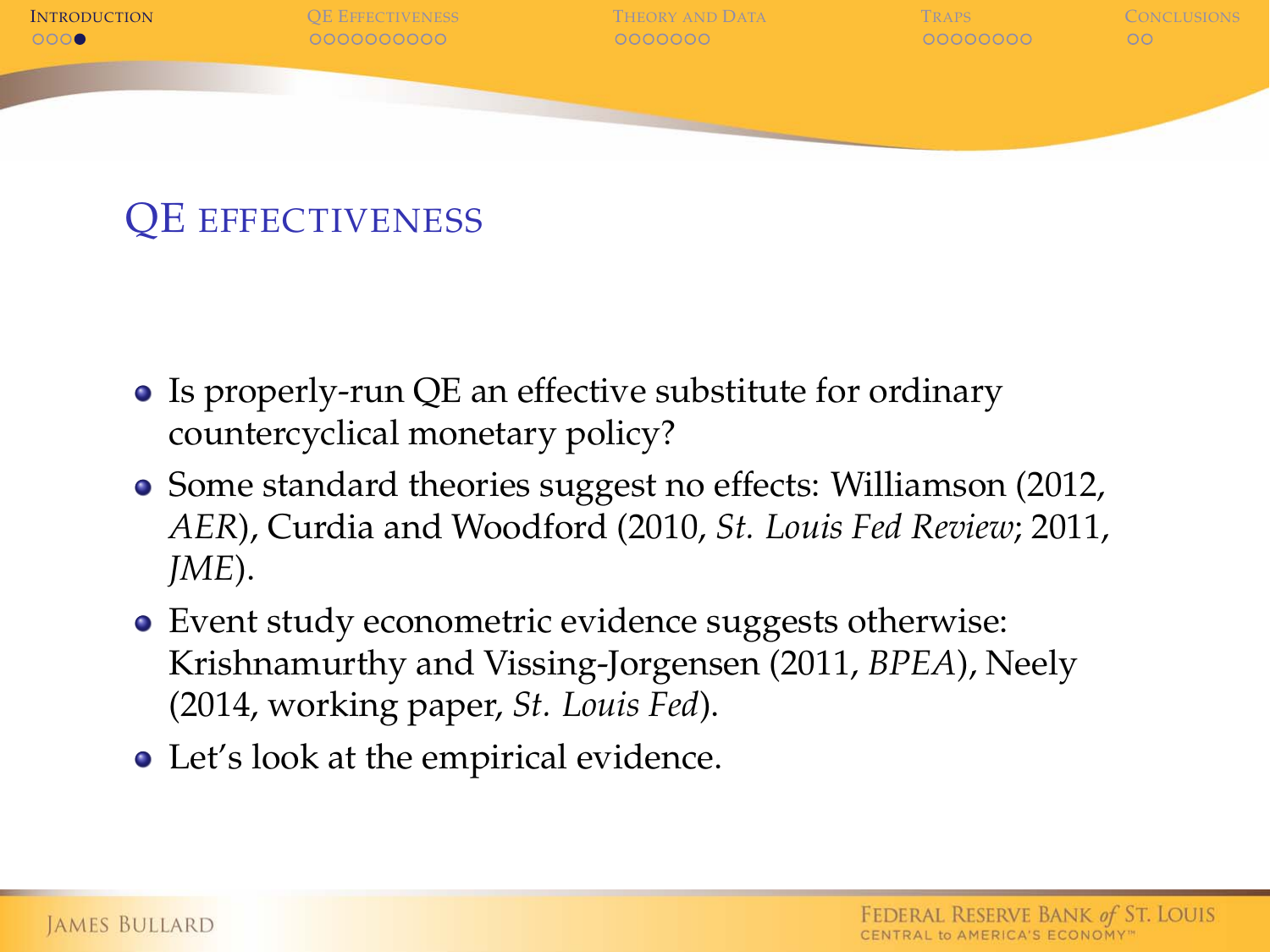

# QE Effectiveness and the Signalling Theory

<span id="page-5-0"></span>**JAMES BULLARD**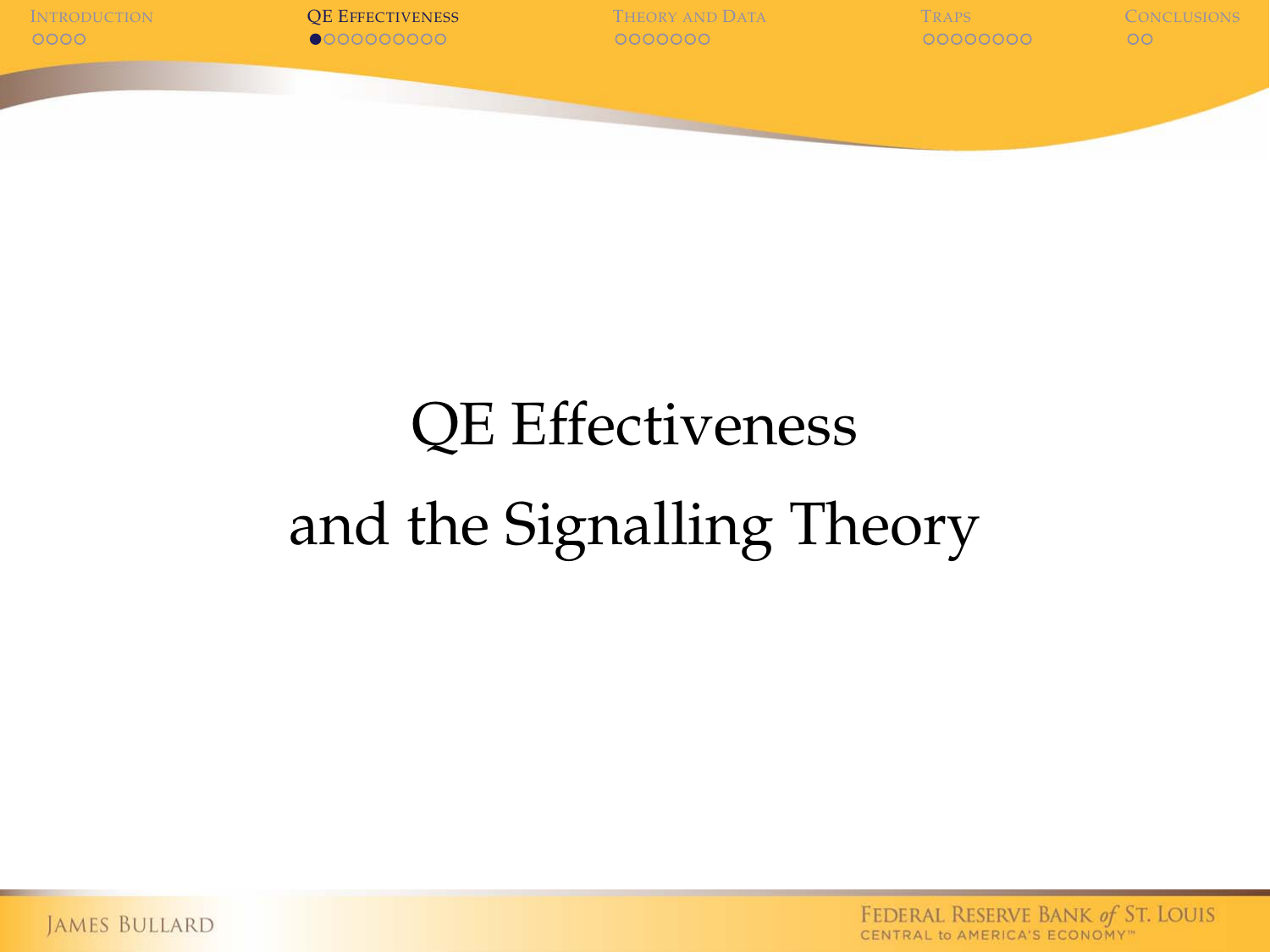

#### TWO NATURAL EXPERIMENTS

- The FOMC graciously provided two natural experiments during the summer of 2013, the heart of the so-called "taper tantrum."
- The Committee adopted a unexpectedly hawkish QE policy announcement at its June 2013 meeting.
- The Committee then reversed course with an unexpectedly dovish QE policy announcement at its September 2013 meeting.
- The *financial market signature* of these surprise announcements match what would be expected from surprise announcements in times of conventional monetary policy.
	- That is, tighter policy should be associated with higher real interest rates, lower expected inflation, lower equity valuations, and a stronger currency.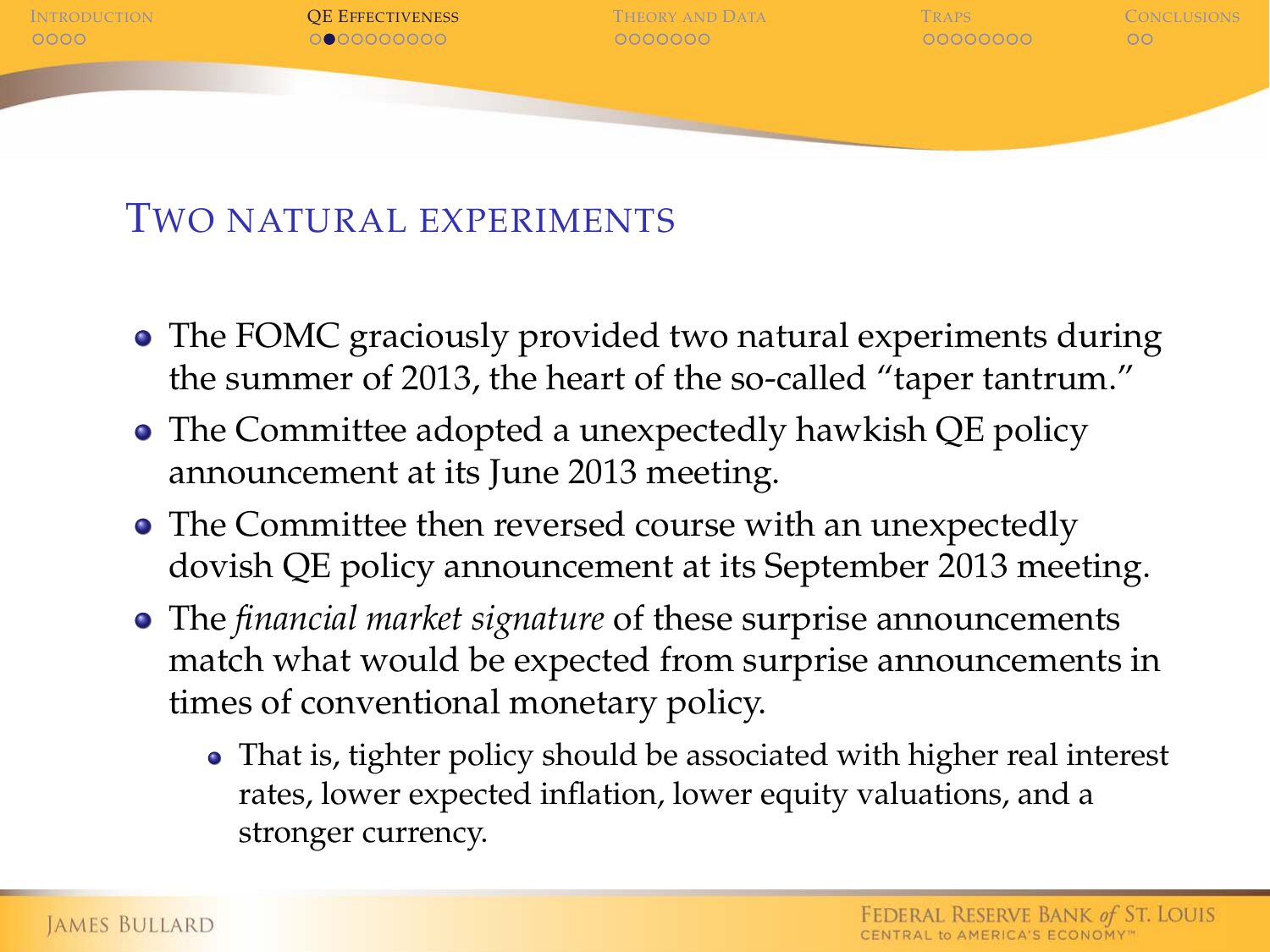

#### REAL INTEREST RATES



JAMES BULLARD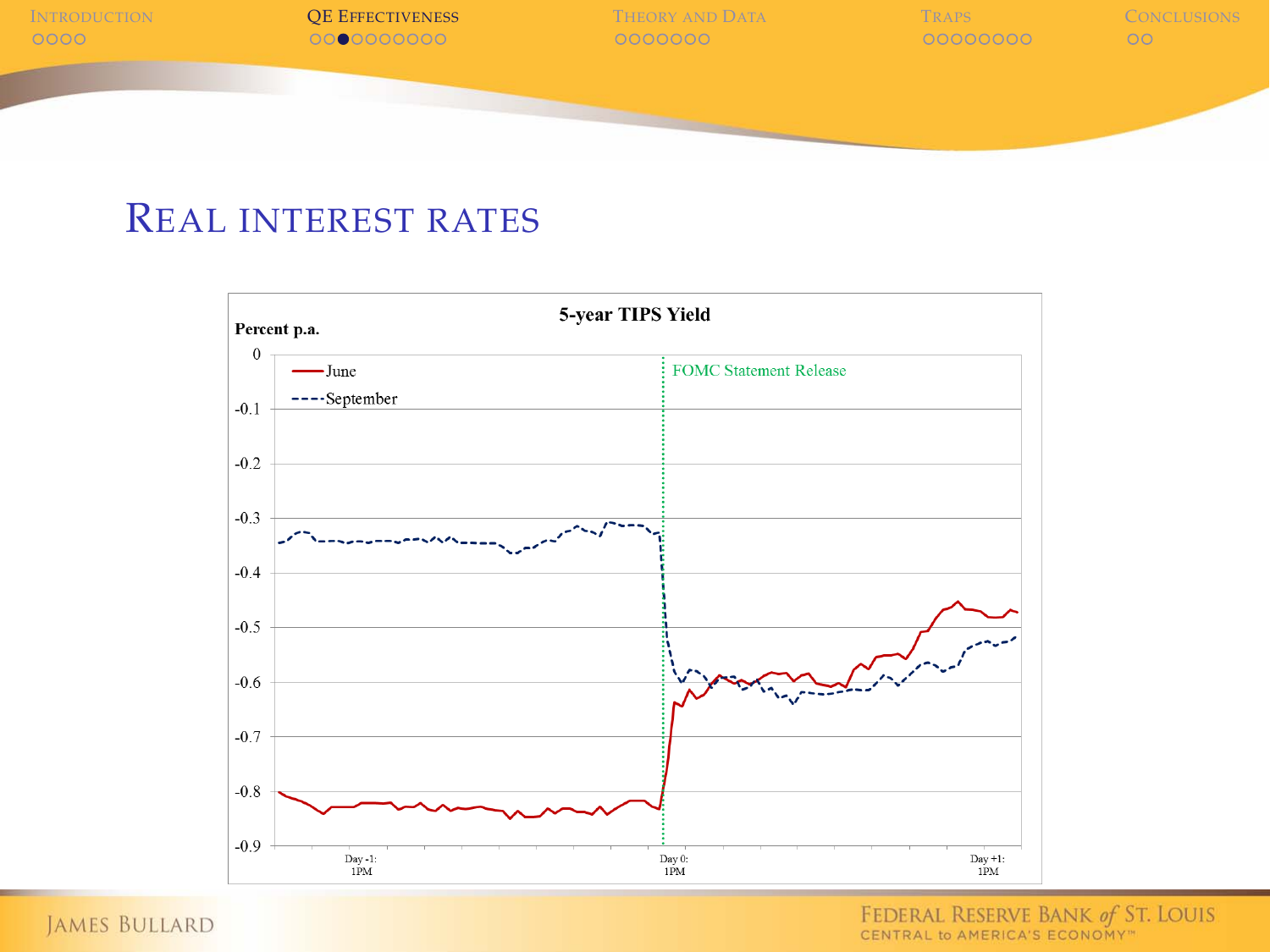

#### EXPECTED INFLATION



JAMES BULLARD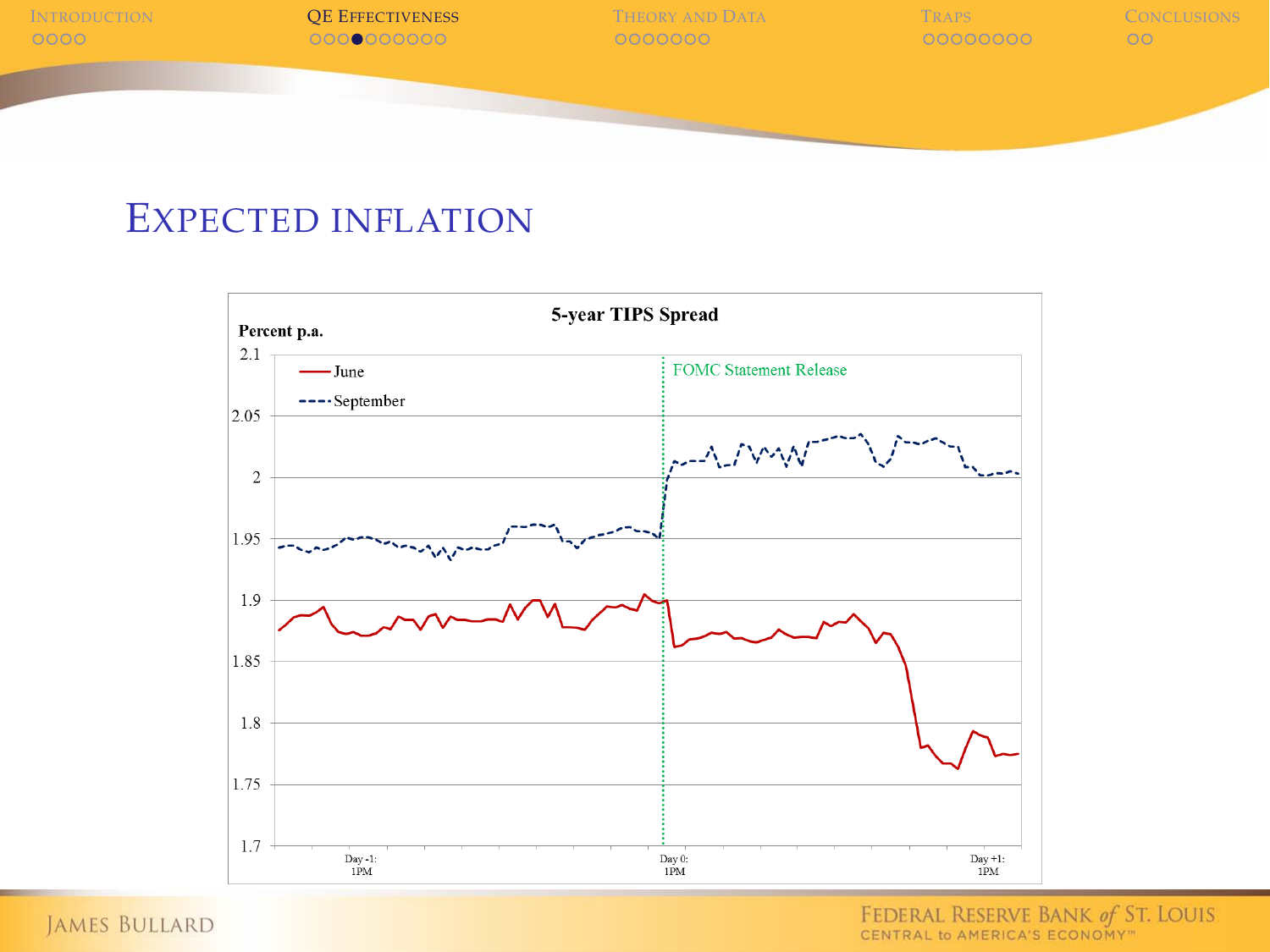

#### EQUITY PRICES



JAMES BULLARD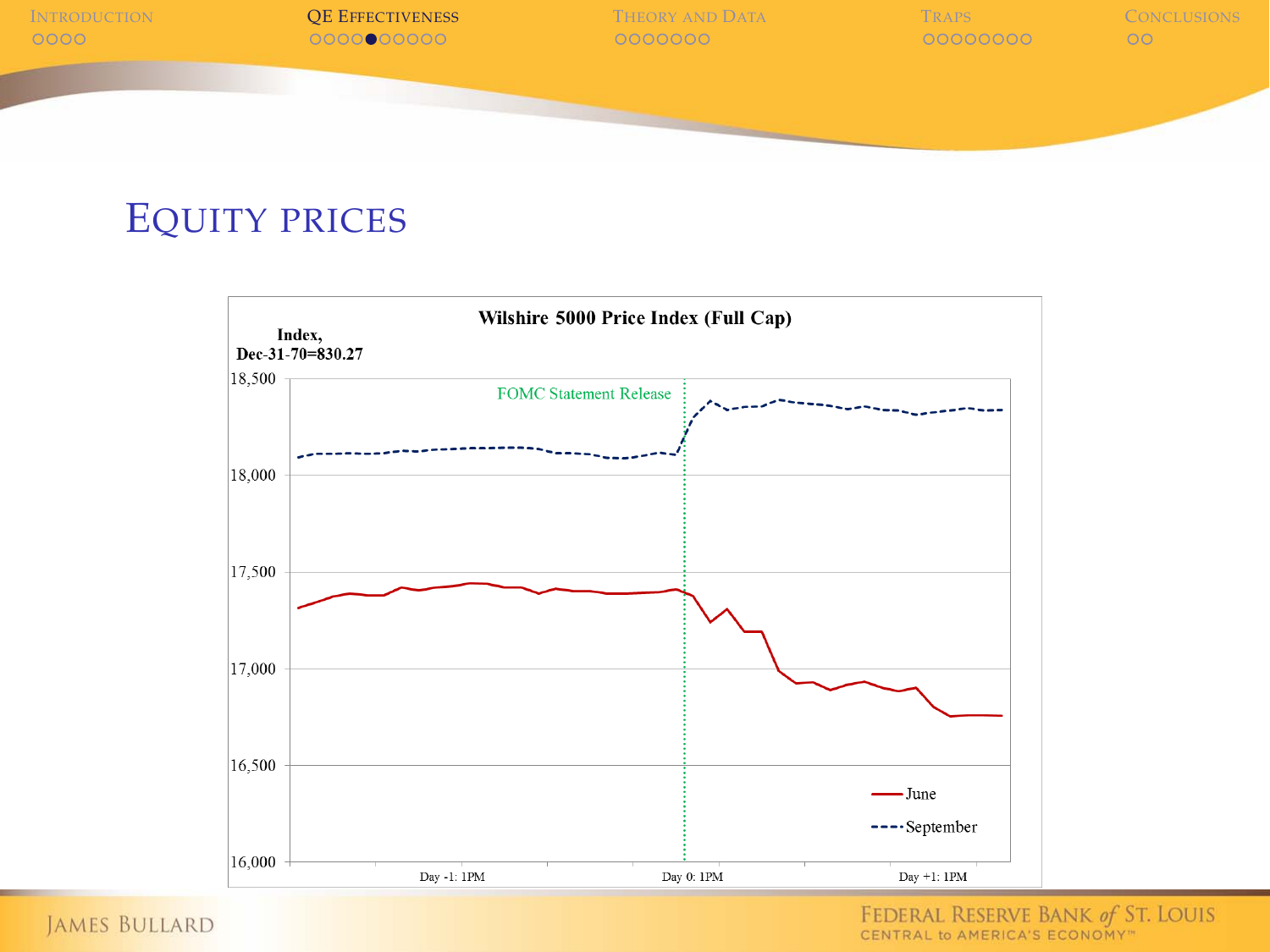

#### EXCHANGE RATE



JAMES BULLARD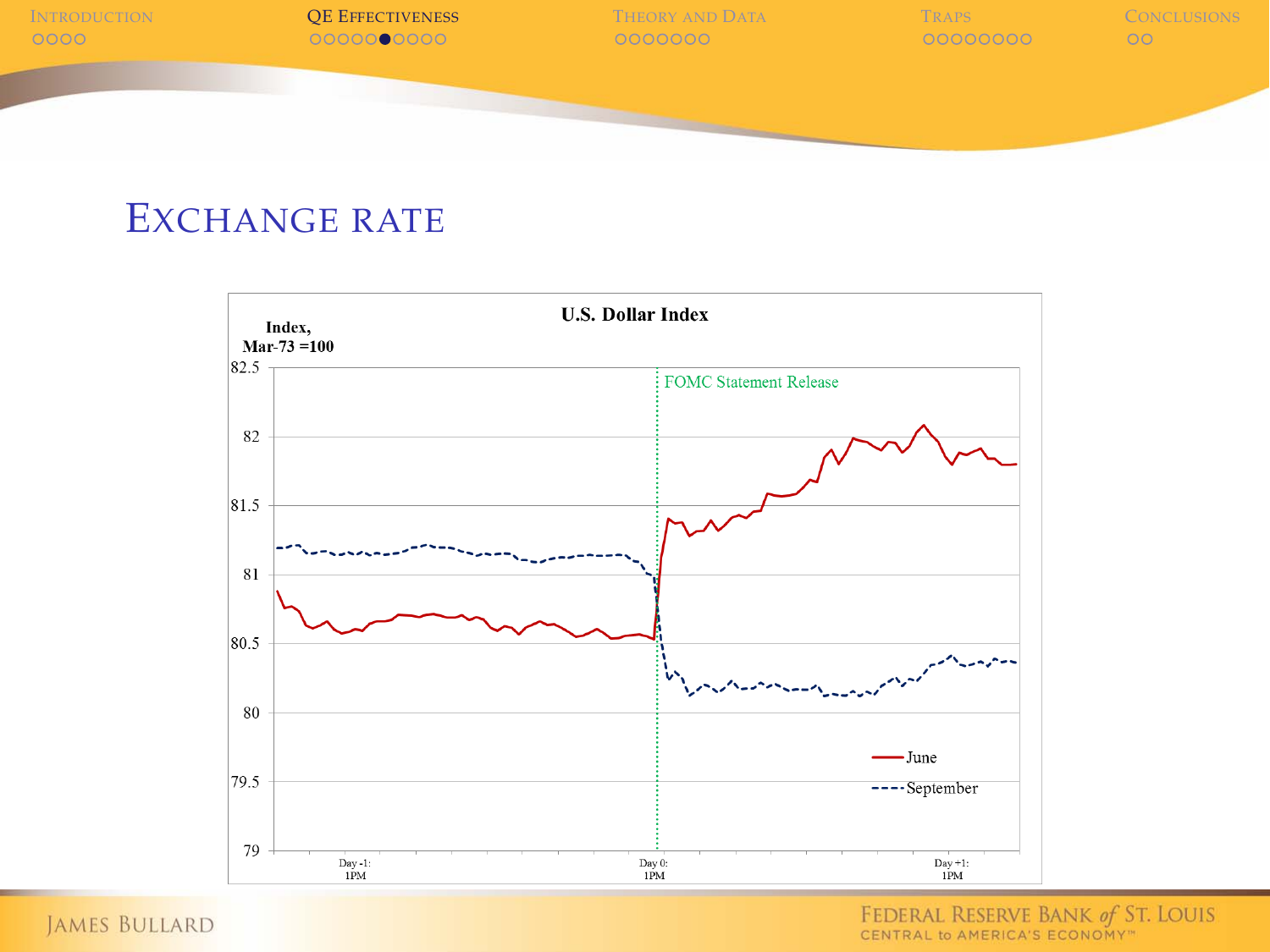

#### BERNANKE ASSESSMENT

"The problem with QE is that it works in practice, but not in theory."—Ben Bernanke, January 16, 2014.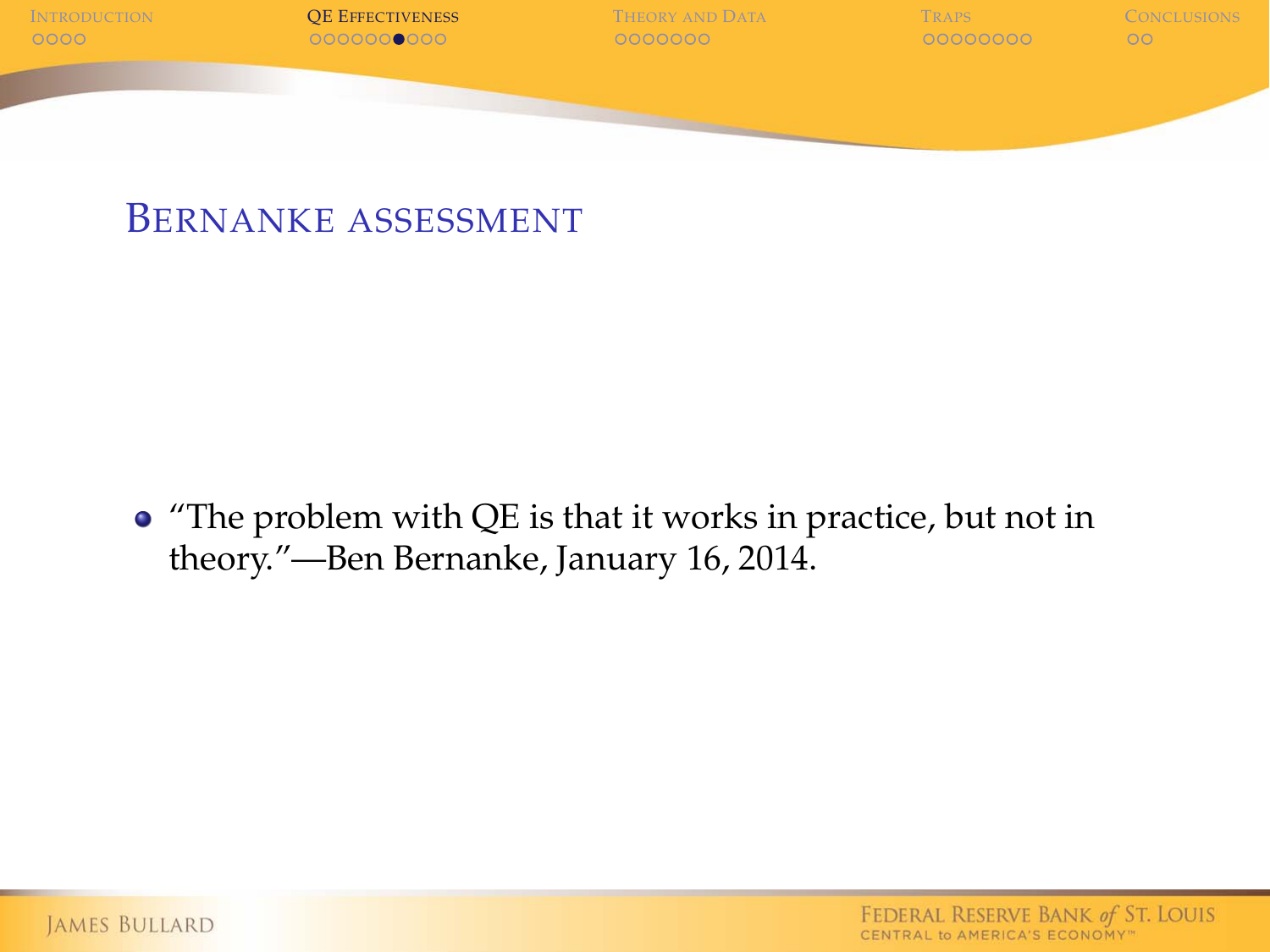

#### SPILLOVER TO FORWARD GUIDANCE

- The FOMC thought that changes in the proposed pattern of asset purchases should not affect the forward guidance of the Committee concerning the path of the policy rate.
- However, the policy rate path moved as well.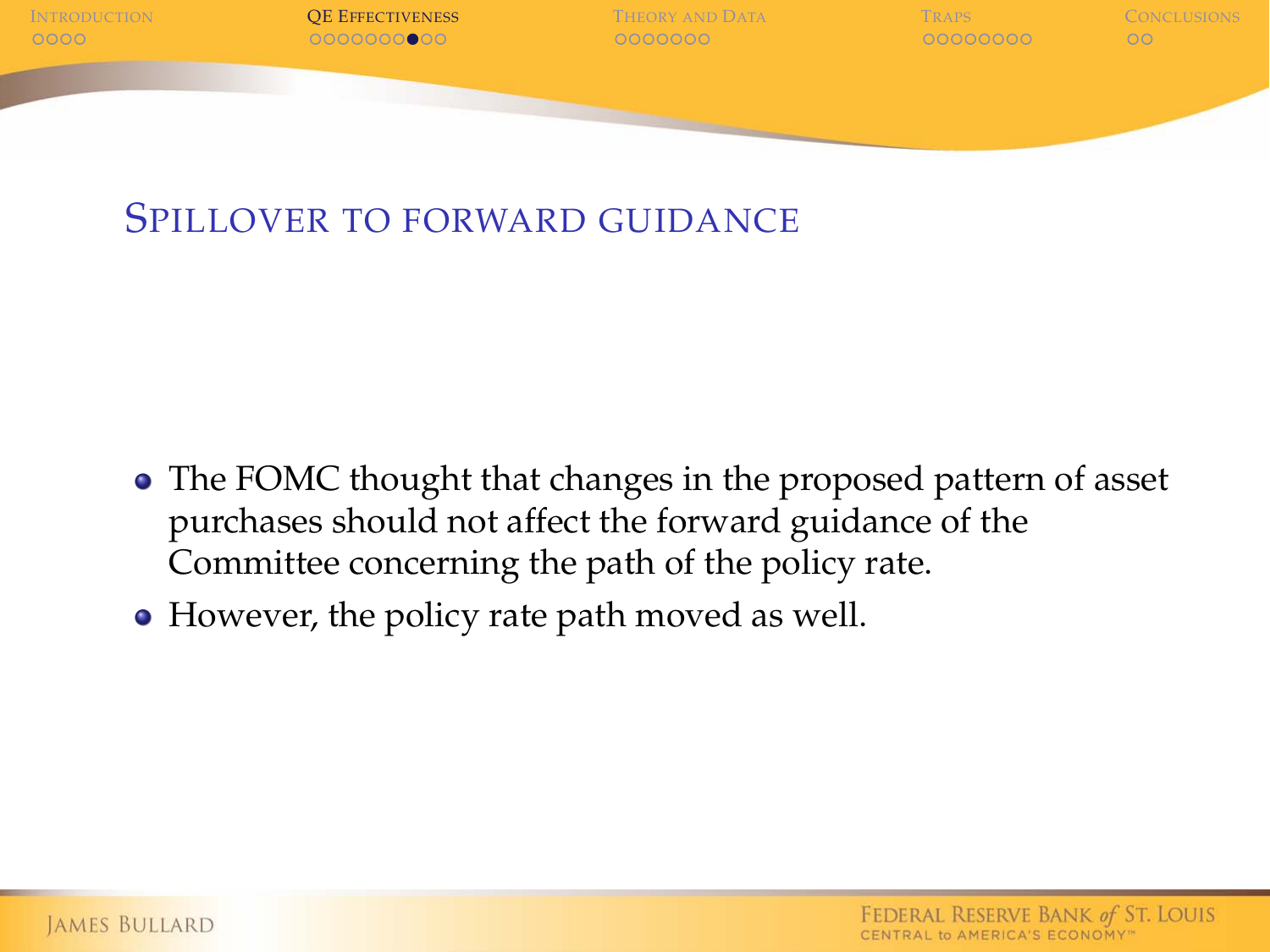

#### SPILLOVER TO FORWARD GUIDANCE



JAMES BULLARD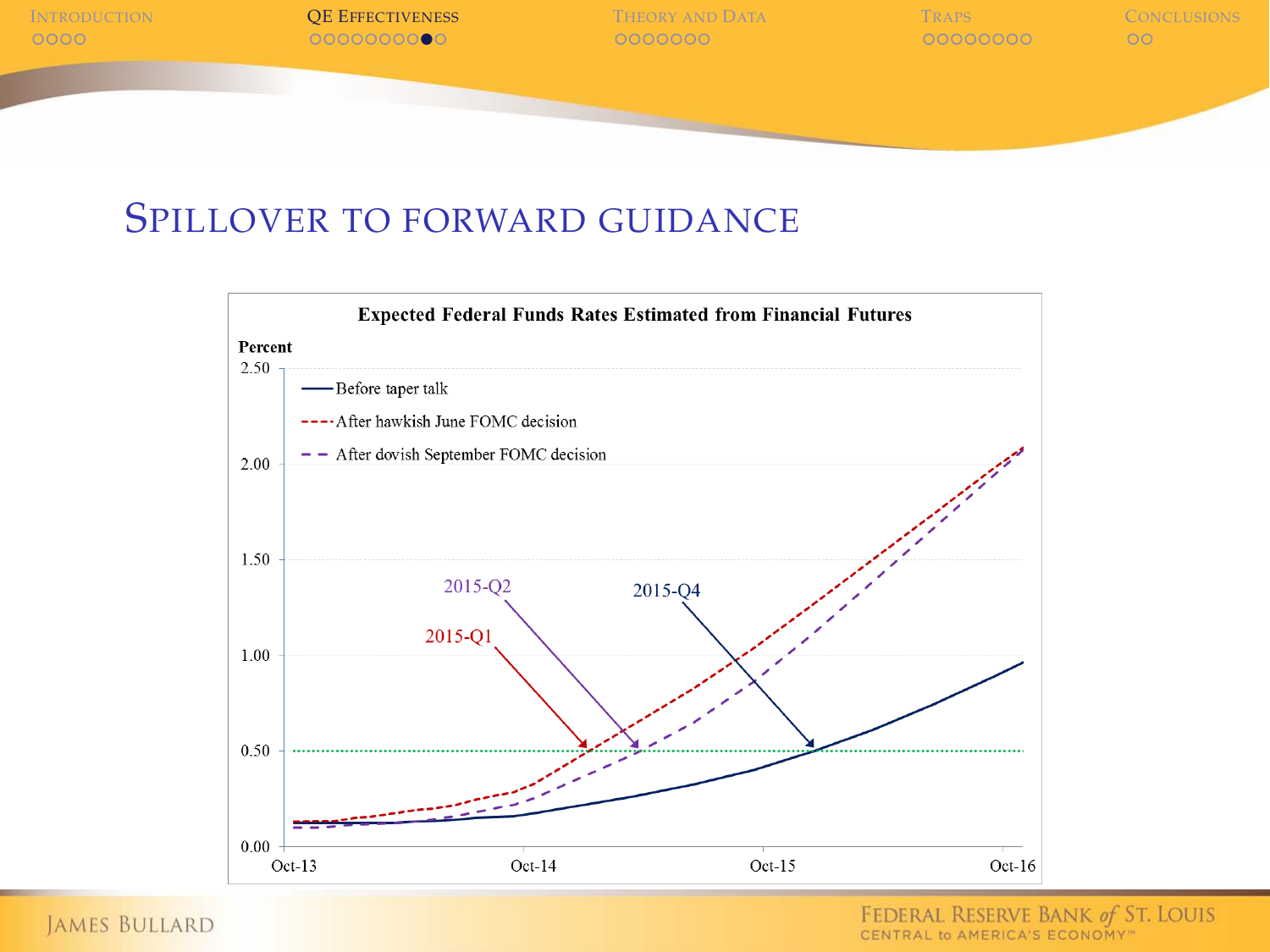

#### CONNECTION TO BHATTARAI, EGGERTSSON, GAFAROV

- Possibly QE provides a signal concerning the likely future path of the policy rate, and it is this signal that links the theory with the data.
- This is the theory of Bhattarai, Eggertsson, and Gafarov.
- I interpret the narrative just given as consistent with the proposed theory.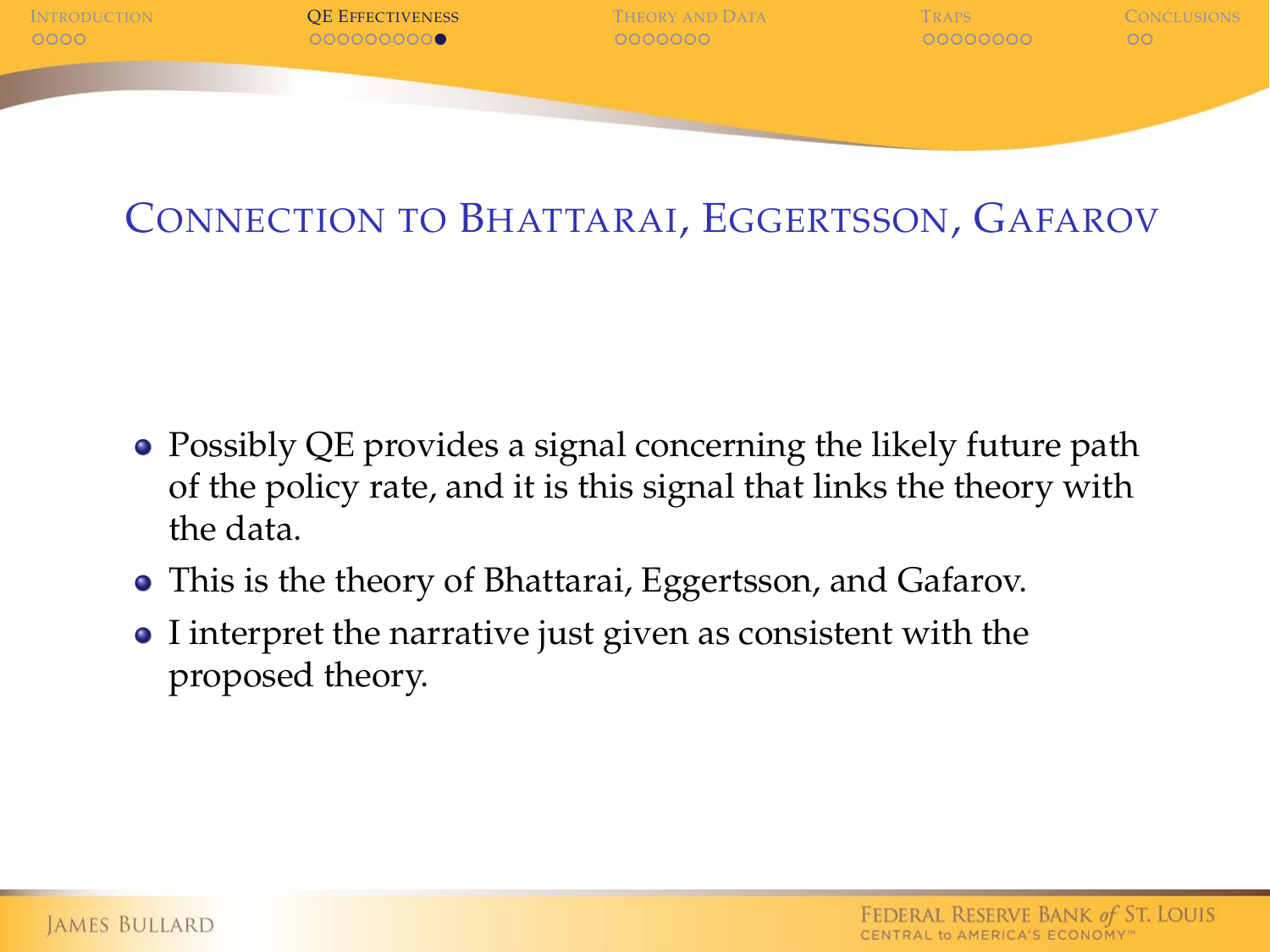

# Theory and Data

<span id="page-15-0"></span>JAMES BULLARD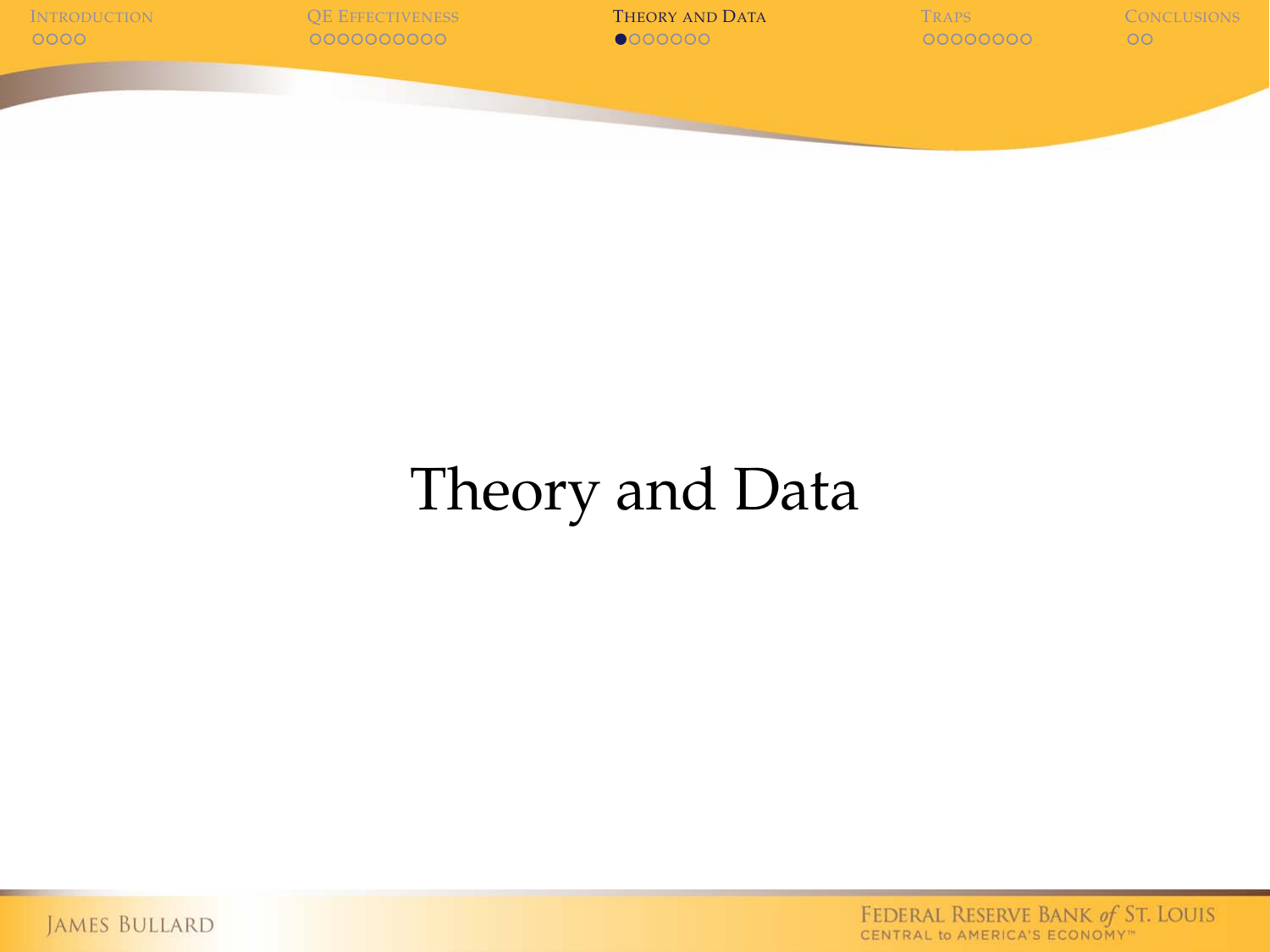

#### GOVERNMENT DEBT

- The model has a has a perpetuity bond with geometrically declining coupons.
- **•** The duration parameter is given by  $\rho$ , with  $\rho = 0$  a one-period bond and  $\rho = 1$  a perpetuity.
- $\bullet$  QE is modelled as reducing  $\rho$  for the private sector because the monetary authority buys longer-term debt.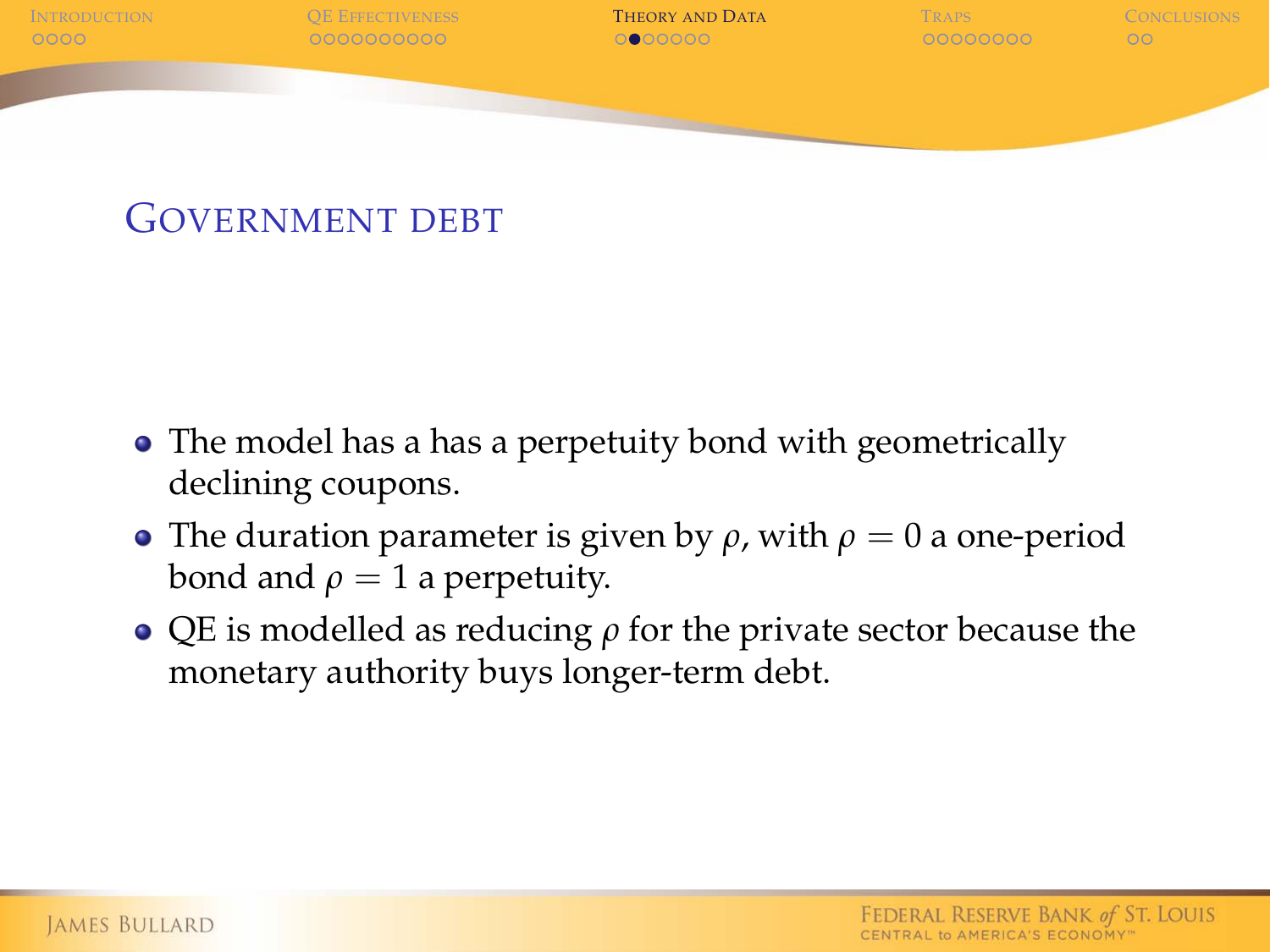

#### AVERAGE DEBT MATURITY IN THE DATA

- Is the average debt maturity of the U.S. government an important macroeconomic variable?
- The conventional wisdom in macroeconomics has been "no."
- This variable does not show up in typical econometric characterizations of the U.S. macroeconomy.
- This is because the correlation with key variables is low.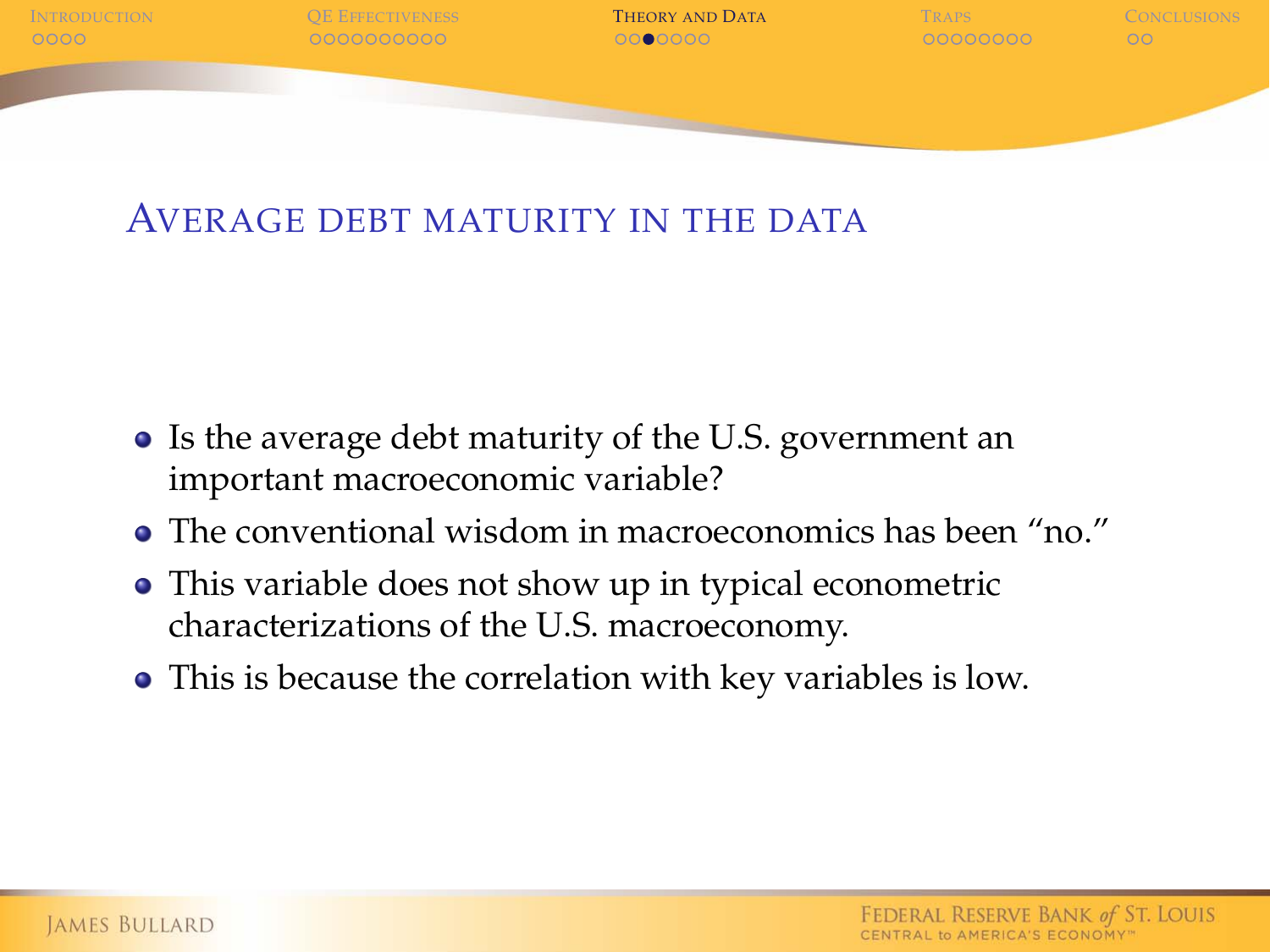

#### DEBT IN THE U.S. AFTER 2008

- We can think of U.S. federal debt as a ratio to GDP. This number rose after 2008 from about 0.8 to about 1.2.
- Fed holdings of federal debt plus mortgage-backed securities rose dramatically, from about 5 percent of GDP to over 20 percent of GDP.
- These movements are associated with the Fed's QE programs.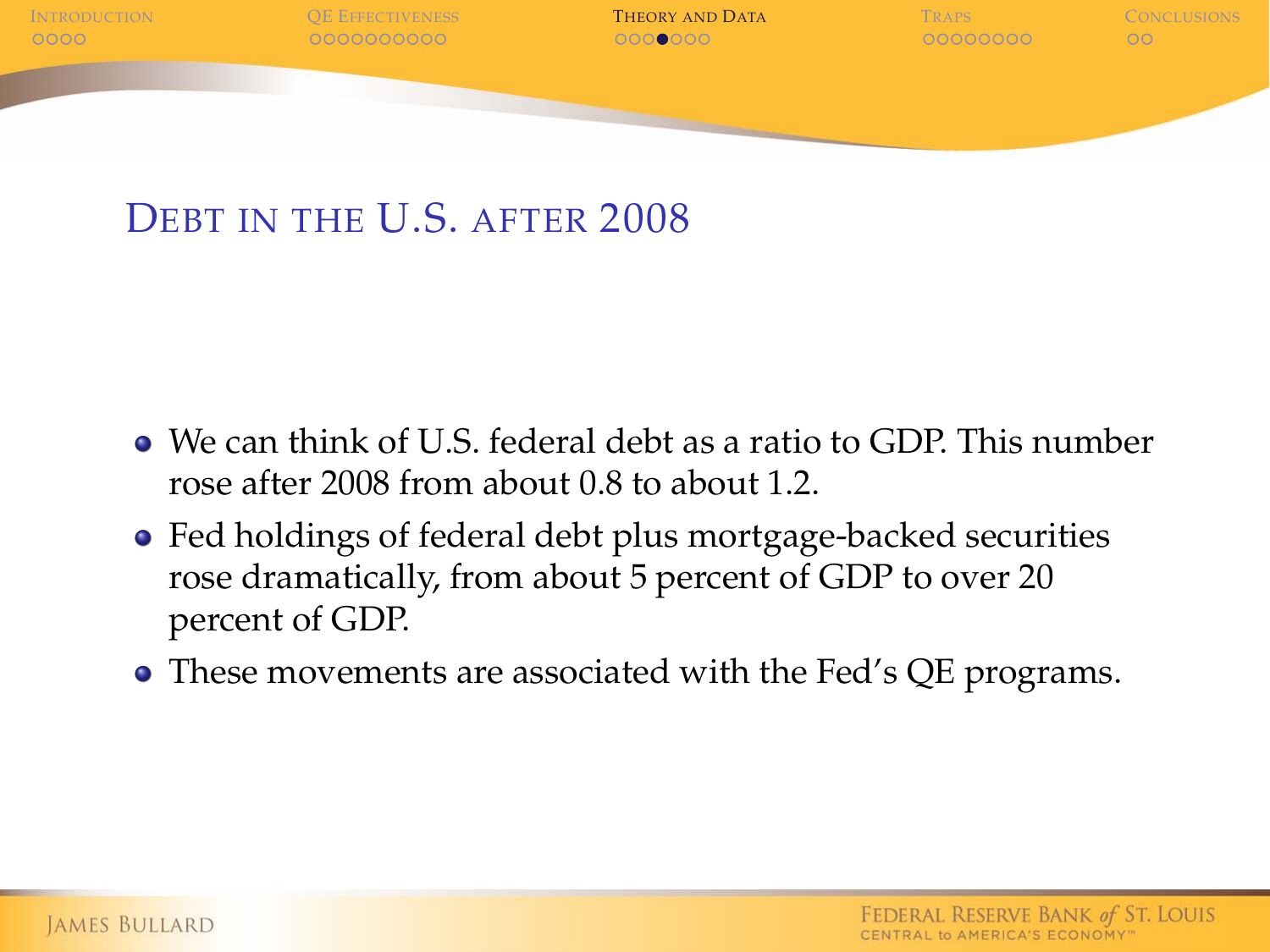

#### DEBT MOVEMENTS SINCE 1984



JAMES BULLARD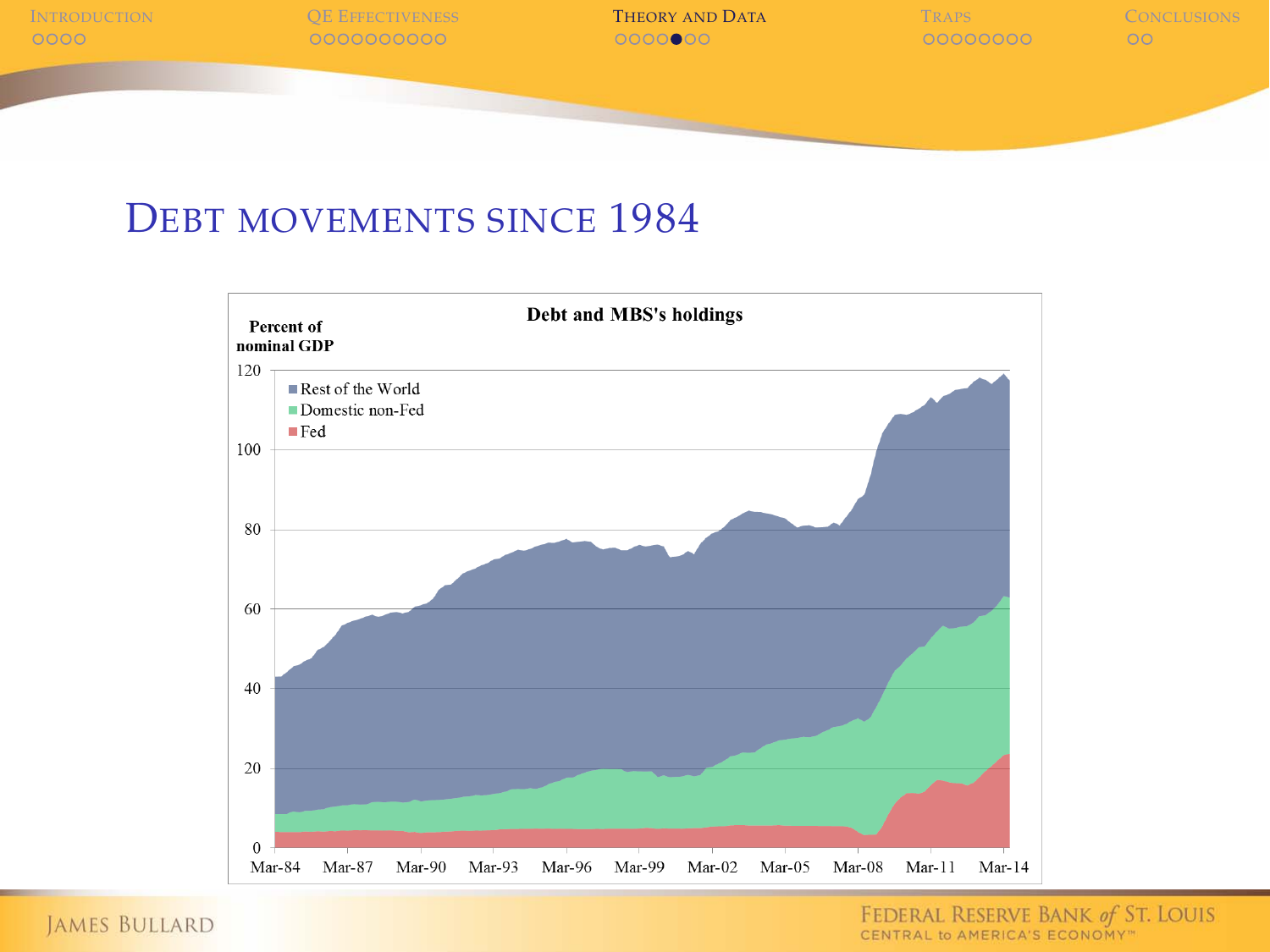

#### AVERAGE MATURITY STRUCTURE OF THE DEBT

- The average maturity structure of the debt has not been highly correlated with real variables like GDP.
	- The correlation may be better (more positive) since 2008.
- Still the average maturity of the debt held by the public seems to have been rising since the advent of QE, not falling as suggested by the theory.
- This leaves open the question of how to reconcile what happened during the QE era in the U.S. versus the signalling theory outlined by the authors.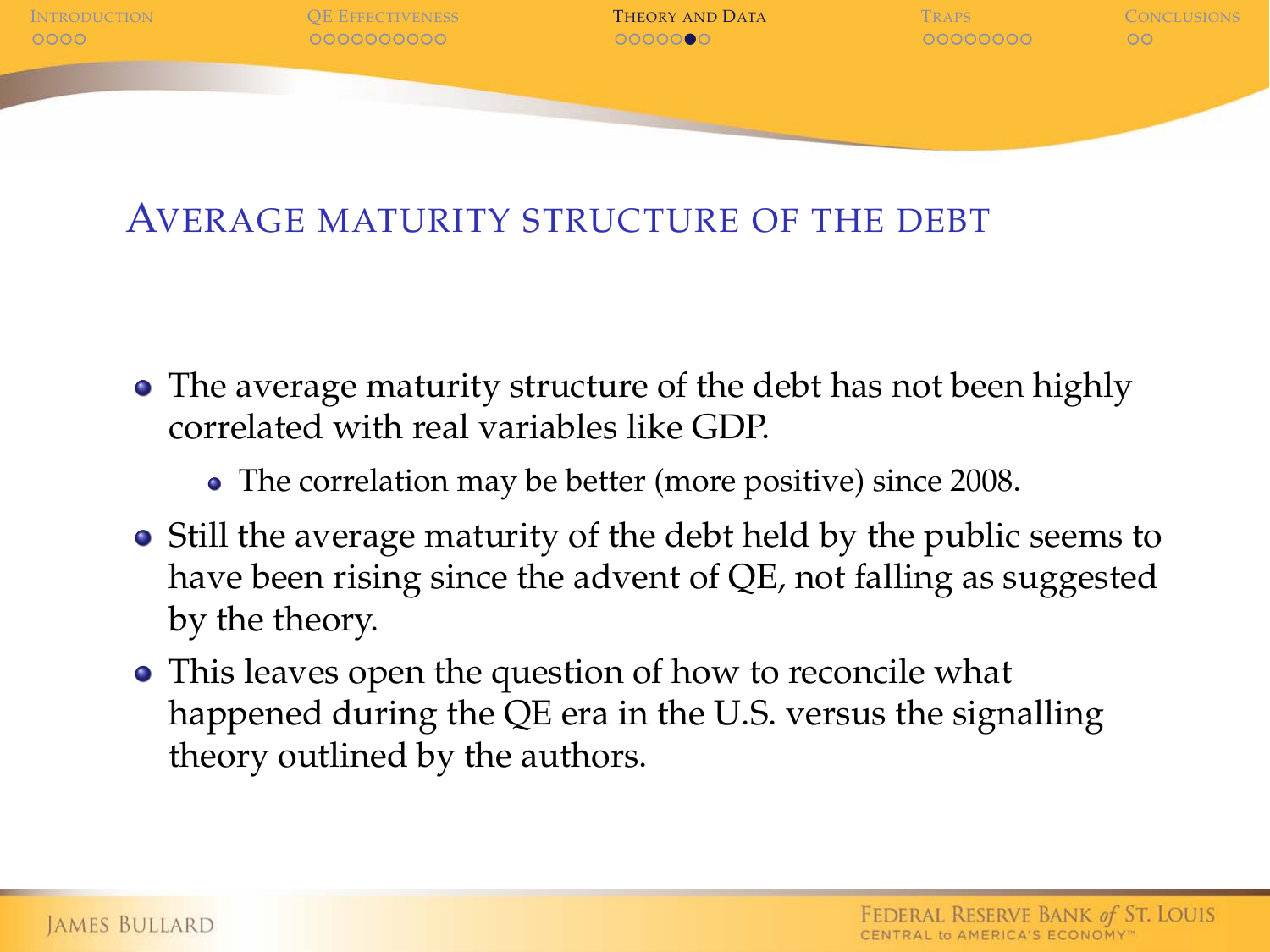

#### AVERAGE MATURITY OF THE DEBT AS A MACRO VARIABLE



**JAMES BULLARD**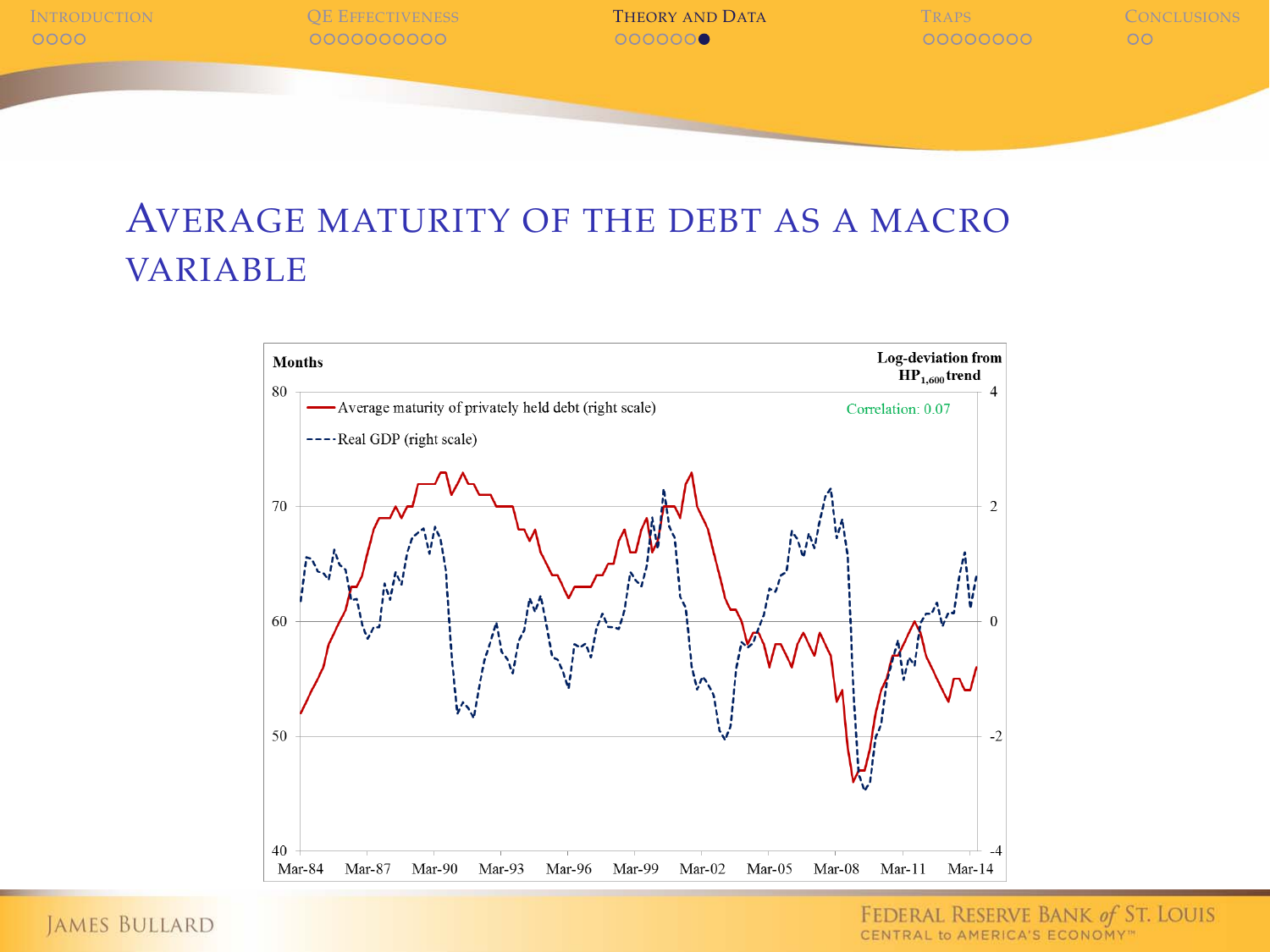

# Traps

<span id="page-22-0"></span>JAMES BULLARD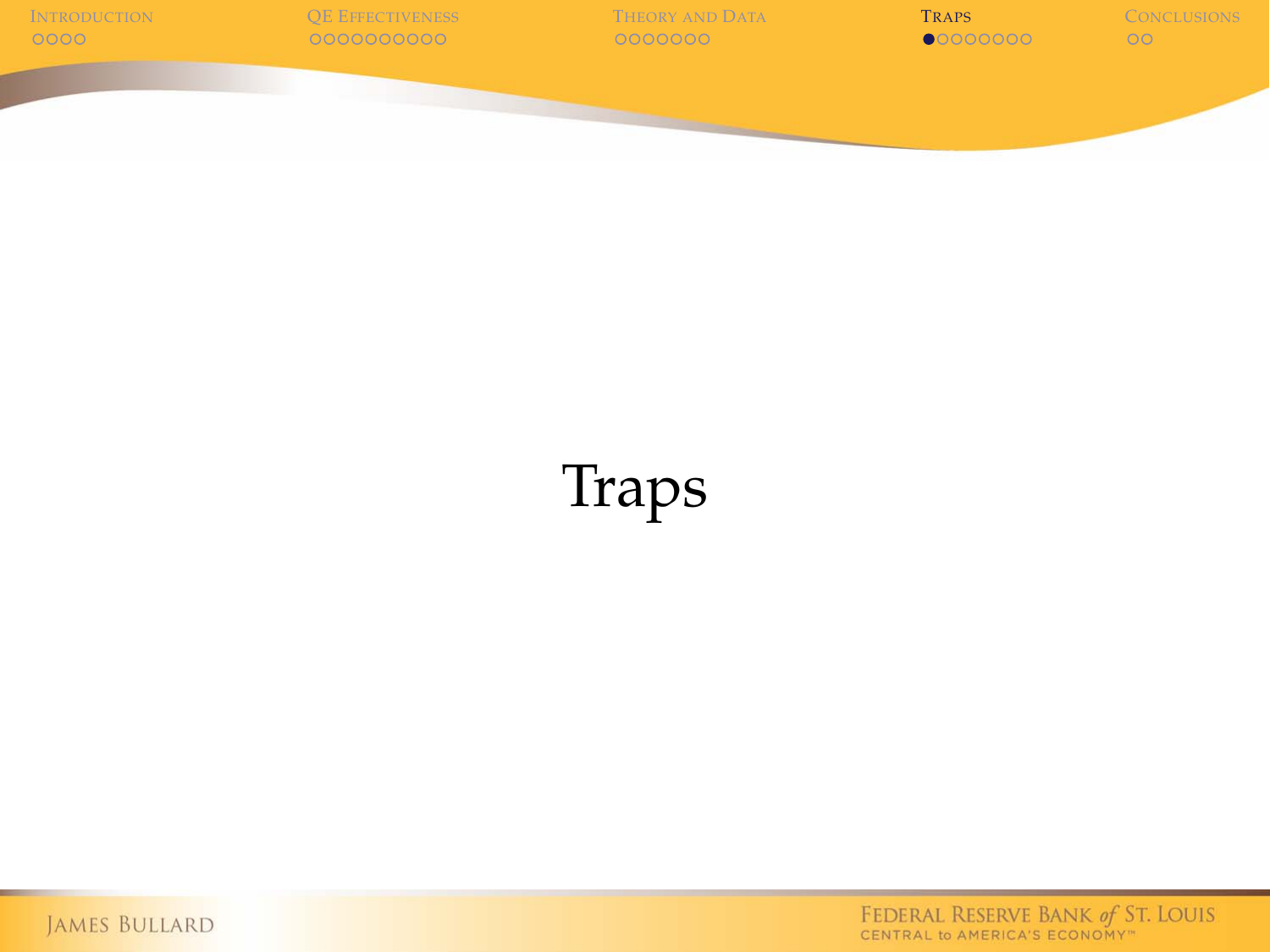

**TRAPS** 

- Research by Benhabib, Schmitt-Grohe and Uribe (2001, *JET*) suggests an important perspective on the zero lower bound.
- Their model includes the following features:
	- **A** Fisher relation
	- The zero lower bound on nominal interest rates.
	- A policymaker committed to using a short-term nominal interest rate to conduct monetary stabilization policy.
- Many modern macroeconomic models have these three generic features.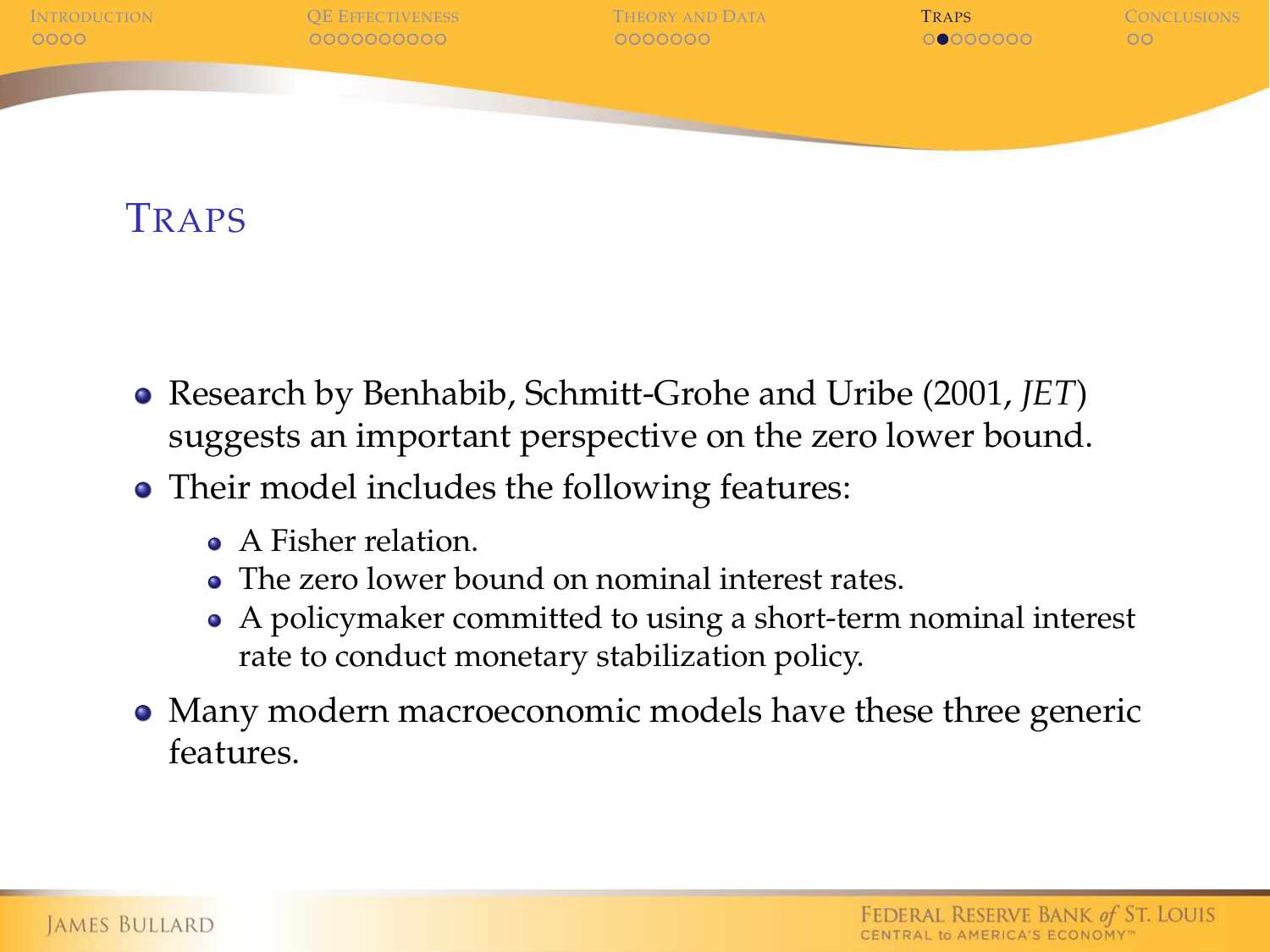

#### A SECOND STEADY STATE

- Benhabib, Schmitt-Grohe and Uribe wanted to emphasize a global analysis.
- They showed that in their economy, a second steady state exists. This second "unintended" steady state is characterized by very low inflation (or mild deflation), and very low nominal interest rates.
- This steady state coexists with the "targeted" steady state—characterized by higher nominal interest rates and higher inflation—which is the one most monetary policy analyses focus upon.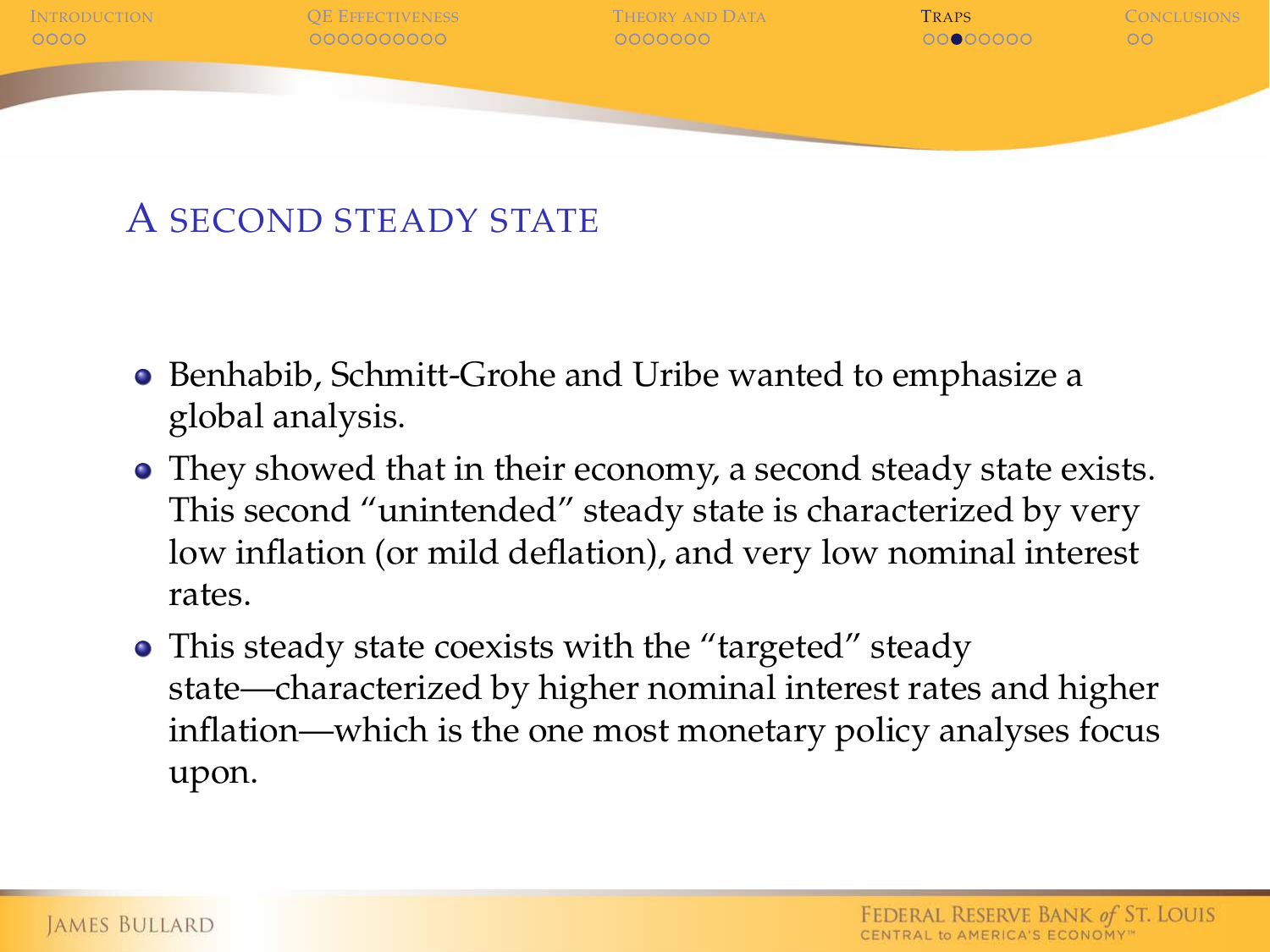

#### IGNORING THE UNINTENDED STEADY STATE

- For some purposes, especially those that mainly concern local dynamics about the intended steady state, it may be reasonable to ignore the existence of the unintended steady state.
- But for situations involving very low nominal interest rates and very low inflation rates of the type that would normally be observed in the unintended steady state, it is no longer practical or reasonable to ignore the unintended steady state.
- It has to be made a fundamental part of the analysis.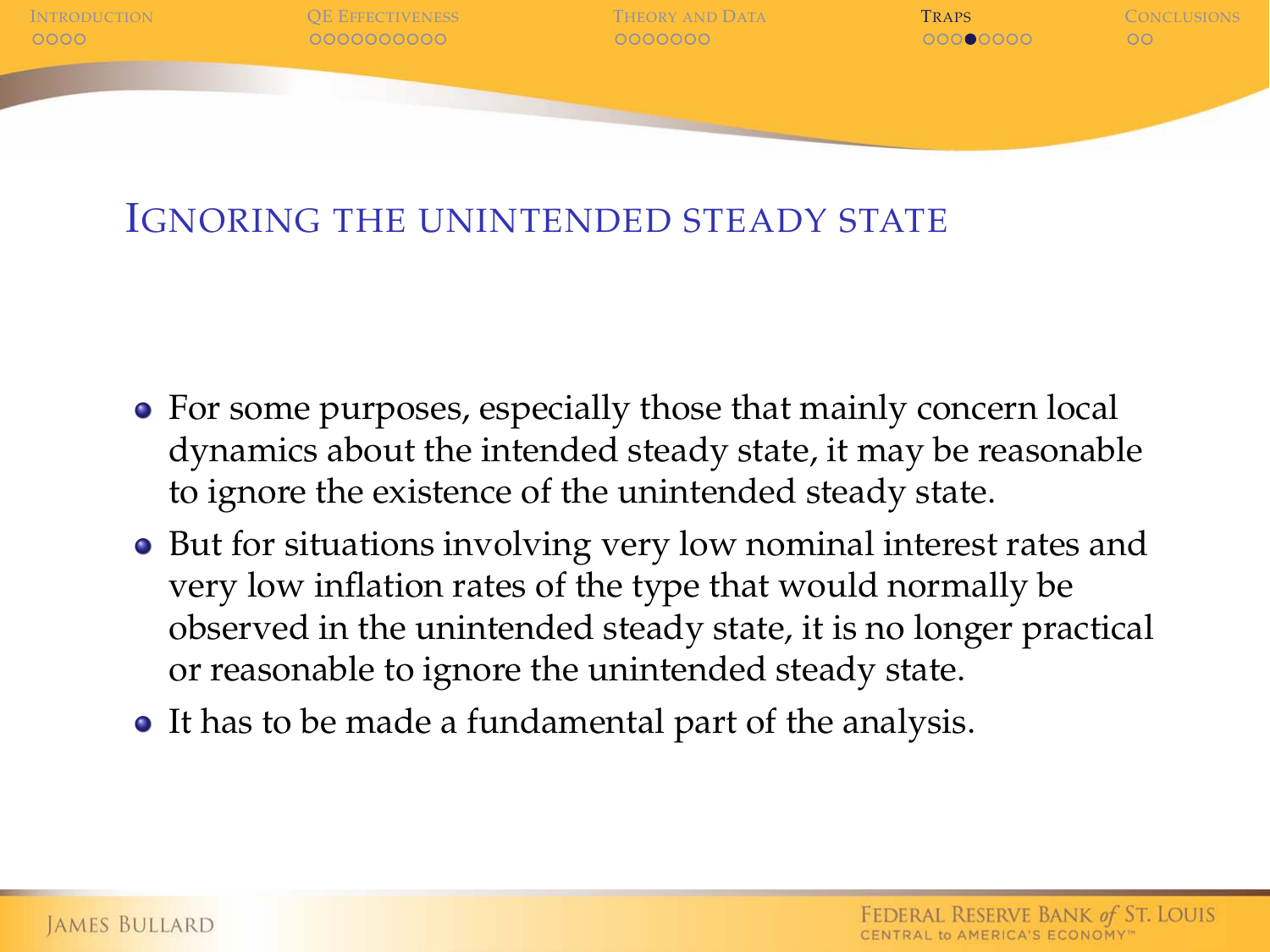

#### MONETARY POLICY CONSEQUENCES

- Failing to properly address the dynamics of the model with two steady states may lead to poor policy advice.
- Much of the policy advice stemming from this model and those related to it is of the form, "When the ZLB is encountered, the policymaker must commit to remain at the ZLB even longer than expected in order to generate higher inflation expectations."
- Yet too much of a commitment to remain at the ZLB—in particular a permanent commitment—can only be consistent with the unintended steady state outcome, in which inflation remains permanently low and interest rates remain permanently at the ZLB.
- It may not always be good to double down on the low nominal interest rate commitment.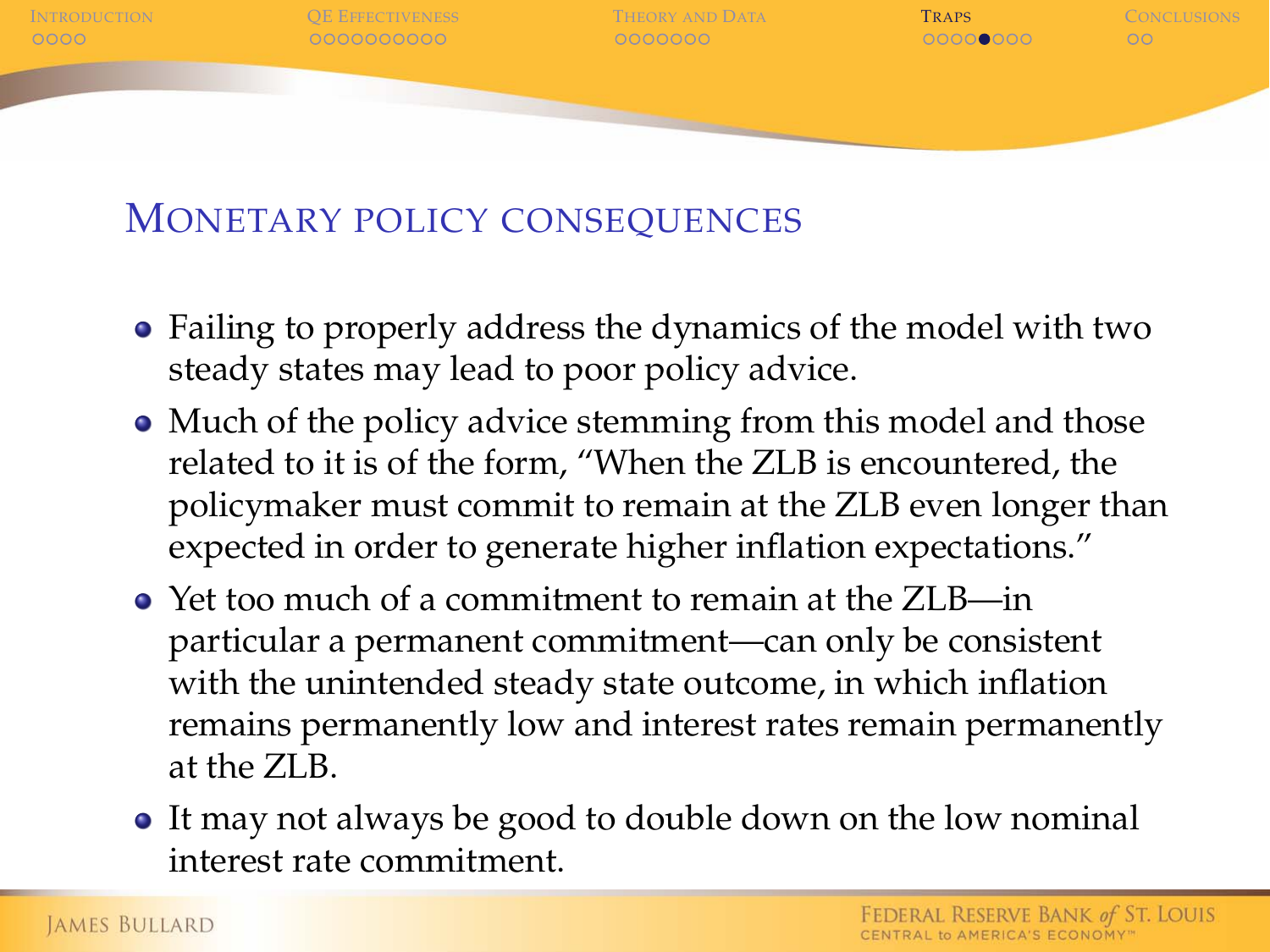

#### INTEREST RATES AND INFLATION IN THE U.S. AND JAPAN



**JAMES BULLARD**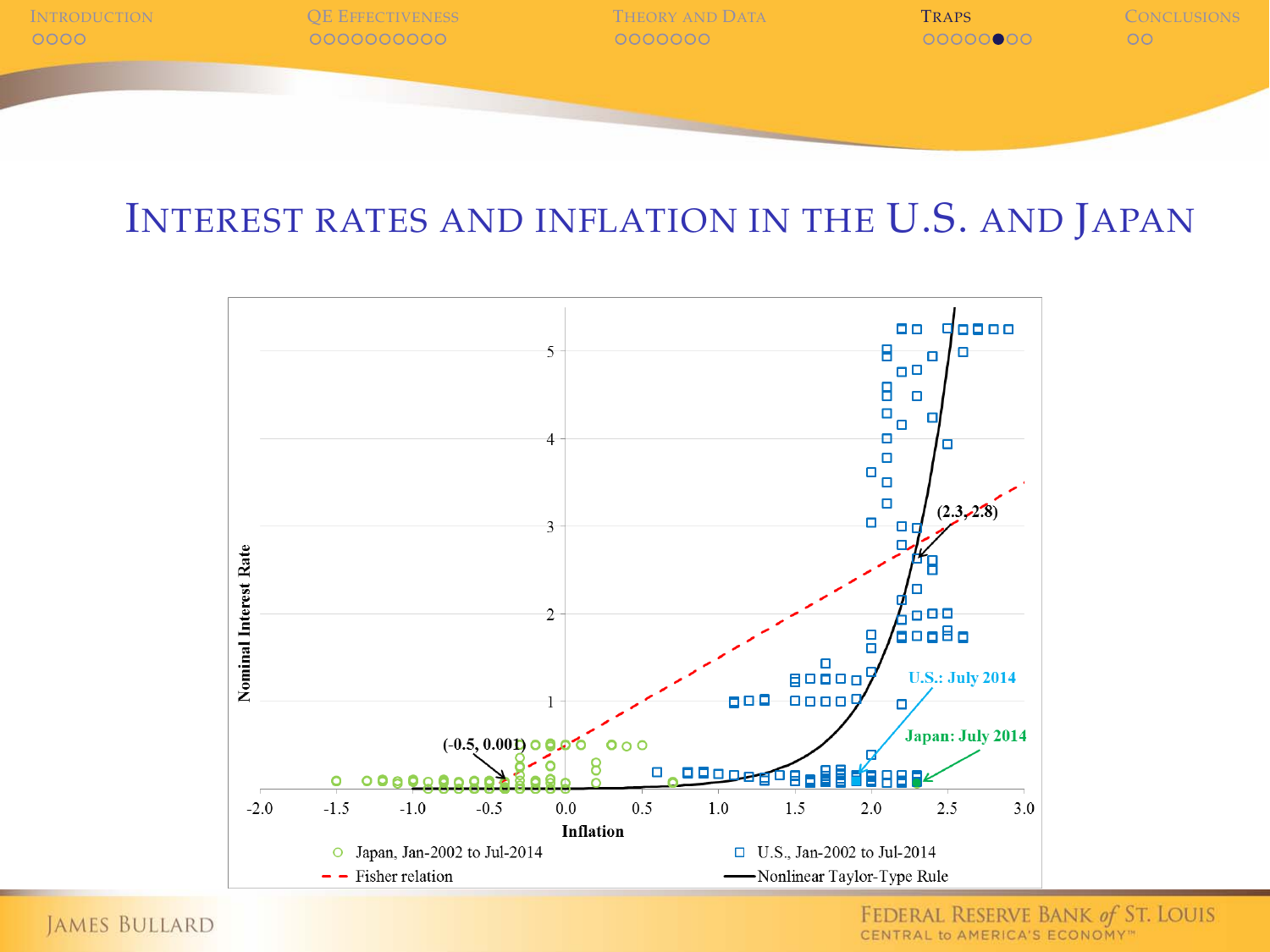

#### INTEREST RATES AND INFLATION IN THE EURO AREA AND JAPAN



**JAMES BULLARD**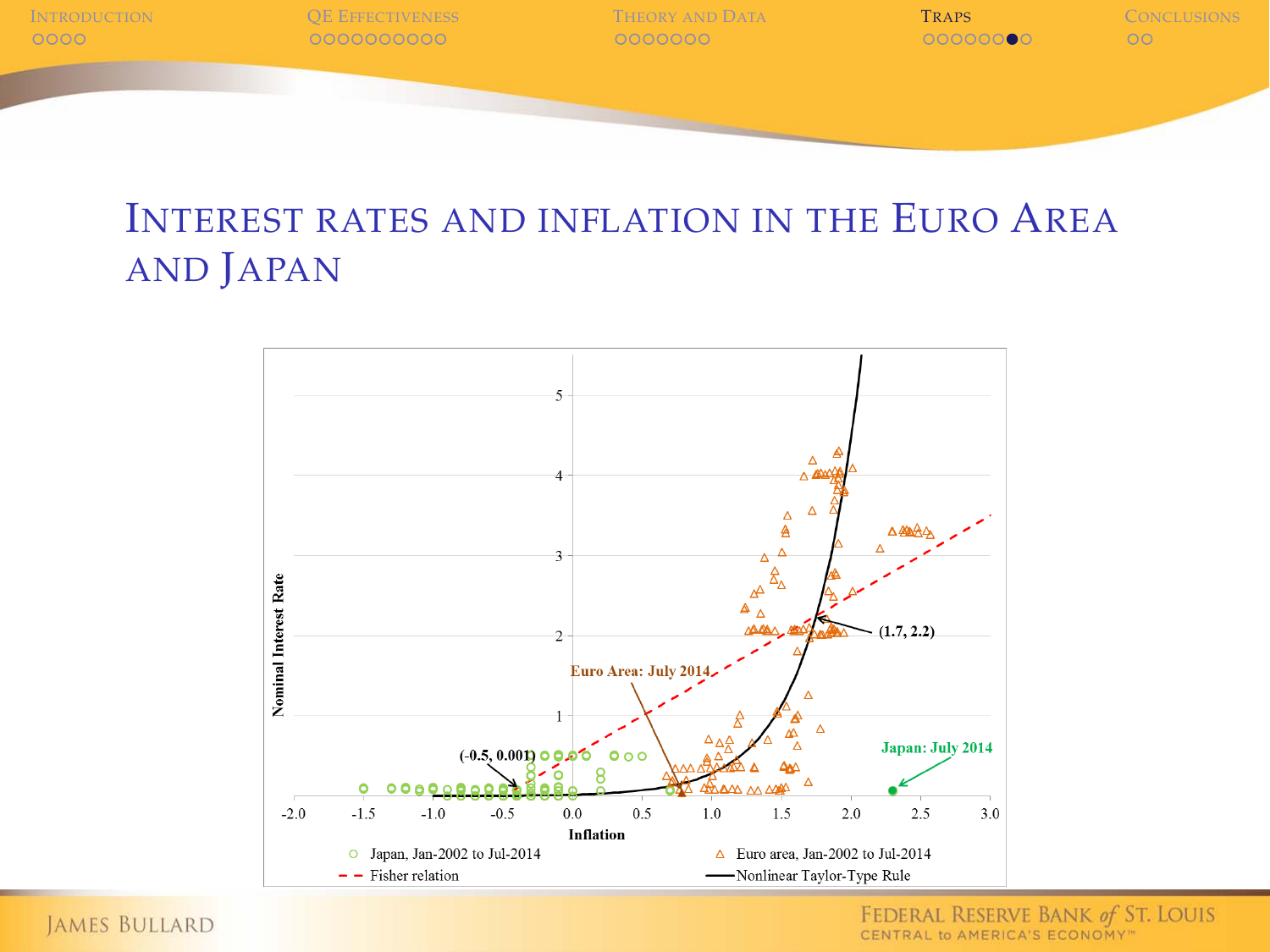

#### INTEREST RATES AND INFLATION IN SWITZERLAND AND **JAPAN**



**JAMES BULLARD**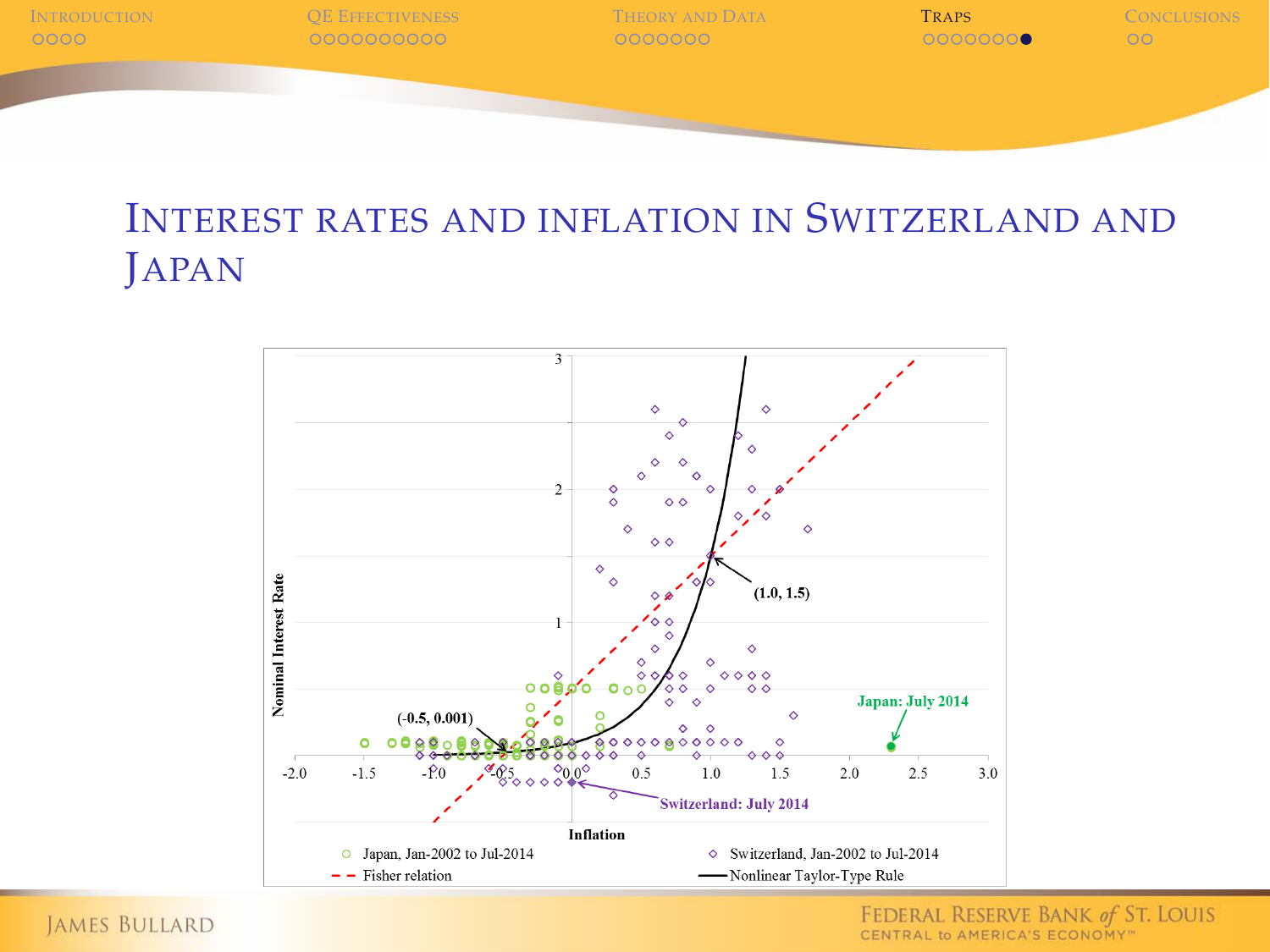

### **Conclusions**

<span id="page-30-0"></span>JAMES BULLARD